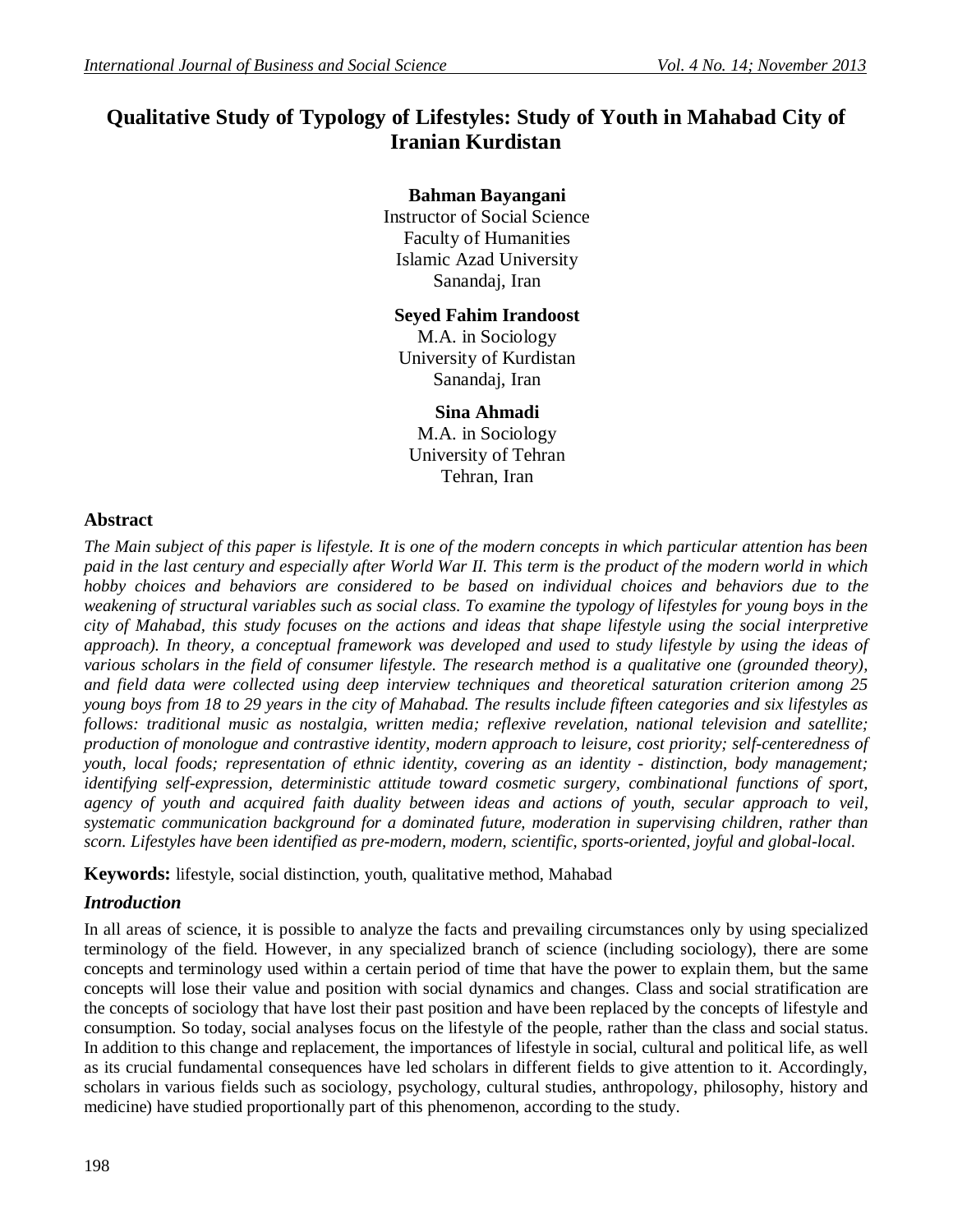In this regard, the subject of the present study is the typology of lifestyles among young people. While lifestyle is a popular concept, it is an ambiguous and challenging term (Blaxter, 2004). Lifestyle is a fairly coordinated set of behaviors and activities of a particular person in everyday life that requires a set of habits and orientations; and so, it has a type of unity (Giddens, 2008). Today, the term has been widely used by the general public, and is often used to describe the type of house or furniture. However, the concept of lifestyle has greater generality, and includes a wide range of objective and subjective processes. In general, this concept includes patterns of social relations, entertainment, consumption, fashion and dress/covering, and also reveals even the attitude, values and the world view of the individual and the group in which he/she is a member (Bocock, 1992, Evans and Jackson, 2007, Mahdavi Kani, 2008).

Discussion of lifestyle is a major concern in a society where mass consumption and consumer culture have been shaped as a result of excess material goods. In addition, the lifestyle should be measured on the basis of behaviors on which the financial capacity has no effect on the volition of actor or has less effect to such an extent that most individuals in the society are able to do them (Fazeli, 2003). This means that the range of choice is extensive, and power to do is high. In this context, Giddens believes that lifestyle is not common in traditional cultures because it involves choosing among the many choices ahead, which was not possible in pre-modern societies (Giddens, 2008). In contrast, consumption today has become a trend that has been impossible to avoid; and there are few areas of human life that are not affected by the consumption and consumer behavior.

Young people could be considered important to study and analyze the lifestyle because, according to the official census in 2006, about 41/35% of the population of our country consists of young people between 15 and 29 years (Statistical Center of Iran, 2007), suggesting that the youth and their problems are the basic challenges of society. In addition, "in the so-called era of globalization, young people are affected by its process and developments, and also have more impact on the course than any other social group … they give shape to a culture that has the values, beliefs and norms against the dominant culture. This culture can be seen in actions, tact and lifestyles of youth" (Shahabi, 2003).

The modern world, while imposing enormous pressures and problems, offers new opportunities for young people. On the one hand, they are stimulated and encouraged by the strong demands and capacities of the modern world; and on the other hand, they are faced with problems such as unemployment, difficulties and delays in marriage, housing problem, the need to learn new skills and being limited to certain life styles. "Young people typically respond to this situation by expanding the scope of experience (everyday life)" (Zokaei, 2008) – the scope where they try to compensate for their feelings of powerlessness in other areas by making new choices especially in the area of lifestyle. Today, youth are explicitly more consumer-focused, and try to live for the present. They want to enjoy more the moments, and do not believe in the opportunities of life, too. There are many efforts to make beautiful oneself as well as so many aesthetic values and attractions, which have been associated with youth, and are very important for young people to achieve. (Zokaei, 2010). In general, in our society, the youth are the most important and challenging class of society, who are affected by different changes that have led to a new life style for them.

On this basis, we intend to study the typology of lifestyles for young boys in the city of Mahabad. These are the fundamental questions: what kind of lifestyle is widespread among youth of Mahabad? And what kind of lifestyles do the individuals select, depending on their social status? How does the tendency of youth toward different styles make the social differentiation? Finally, in way what lifestyles shape people's social identity?

#### **Importance and objectives**

It should be said that the need for attention to youth in the modern world cannot be denied, because the acceleration and diversity of the changes experienced in our country in transition, as well as its structural and institutional changes have given complex and more important aspects to the issues of youth. There are some changes that make important the need for a discussion on various issues of the young people: Change at a young age, the increasing individualization and relative independence of youth in the family, developments in training and education opportunities, extension of social relationships and group affiliations, outstanding and decisive contribution of the youth to the social movements and changes, and leadership in the adoption of innovations (including the new information and communication technologies), the increasing important the consumption in value and identity systems of youth, widely diverse subcultures and life styles and like so (Sarokhani and Rafa't Jah 2004, Zokaei, 2007 a, 2007 b, 2008).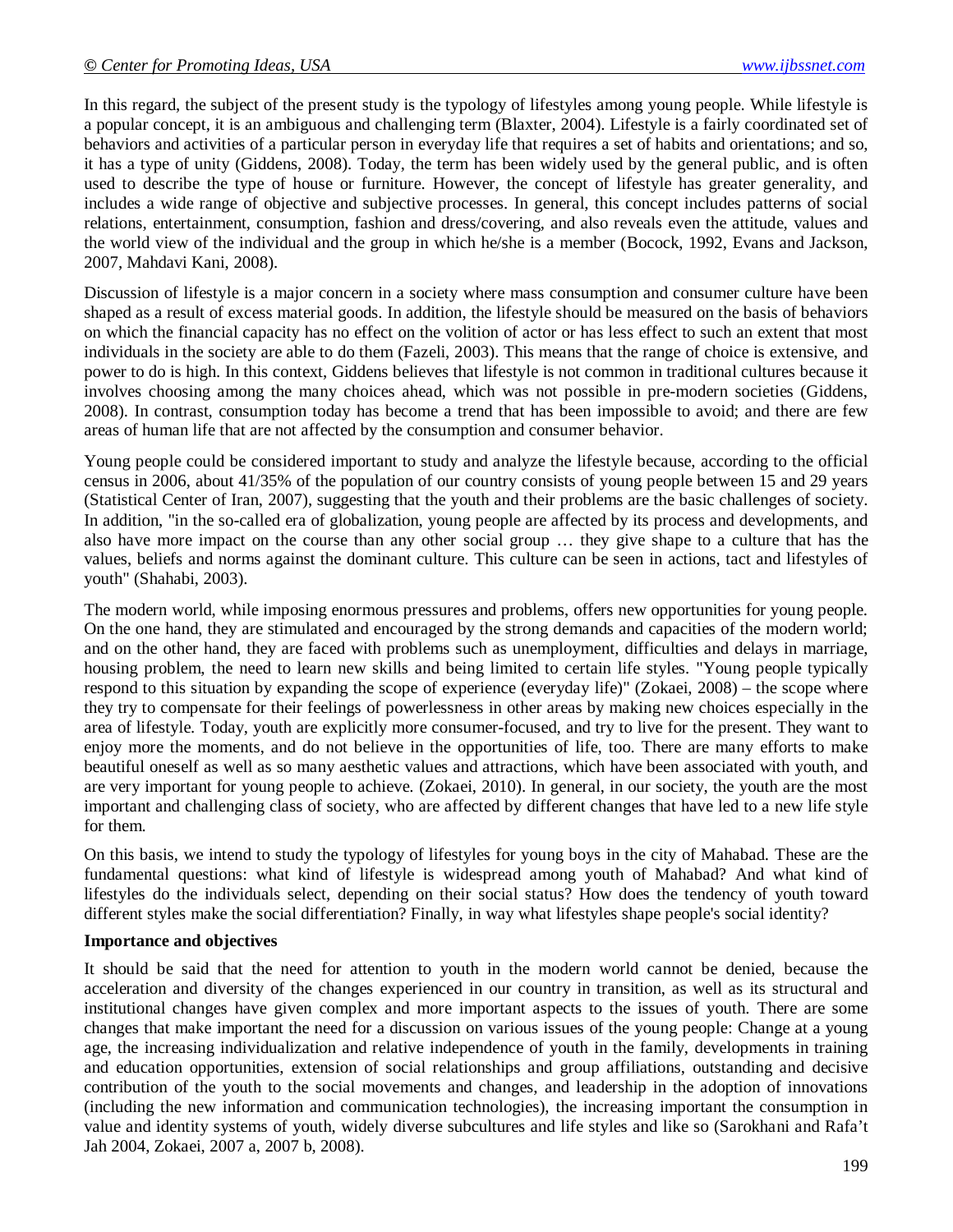However, life is a more fundamental issue that almost a century has passed since its entry into the literature of social science. Entering each phenomenon leads to create widespread and fundamental changes in life, feeling, thinking, way of life and human culture. This has manifested itself in our society. A new culture is emerging that gives people a great choice, and encourage them to seek diversity. The streets and shops where were the places of selling fruit, food and other household goods and tools have become the place of a large number of fashion clothing stores, shopping malls and entertainment complexes, restaurants,…; and areas of cities have become the places to walk for youth (Rabbani & Rastegar, 2008). The society described in which the Kurds take steps toward development at national level, is a sample of communities in transition whose characteristics are the increasingly unstable traditional structures and foundations of society and thus undermined social identity. In this case, "youth are faced with the difficulty of building their identity because, like previous generations, they do not have a predetermined form "(Schafers, 2002). Therefore, they believe that the only remedy is the effort to shape and redefine identity; and lifestyle is a very important factor in shaping the identity. Youth determine their social identity using a variety of factors (such as " a lot of culture consumption, much production of culture and reproduction of cultural activities" (Wyn and White, 1997: 86). On this basis, "lifestyle, consumer behaviors and choices and so on are of very high importance in life, are considered the basis and foundation of social identity formation" (Bourdieu, 1984, Lash & Urry, 1987, Featherstone, 1991, Giddens, 2008).

Therefore, it is greatly important to study the status of social identity of youth and how to shape and redefine it in the current situation that is affected by lifestyle. It is also worth mentioning that the study and analysis of the concept of lifestyle can help us learn about the hidden attitudes, norms and values that exist in the mind, beliefs and practices of young people. On this basis, the concern of the authorities of that country with the area of cultural issues, conflicts and developments can be reduced through the study of youth lifestyles, and some steps can be taken for crisis management (Hajiani, 2007). As Chaney believes, any policymaking and decision-making in the field of social management require the discovery of many perspectives of the lifestyle of people [and youth] (Chany, 2002).

Furthermore, it should be added that little research has been done on the lifestyles and especially their typology in the country (including provinces with Kurdish people); and most research have studied a part of it (Azad armaki and Shalchi, 2005, Hamidi and Faraji, 2007, Mohammadi, 2009, Azdast, 2009). Thus, it seems necessary to examine and identify the lifestyle as a basic whole that represents the people's lives.

On this basis, the present study aims to provide various theories about the lifestyle, express the conceptual framework, and extract the core concepts of lifestyle based on the opinions of scholars and empirical research related to the subject, and finally analyze the typology of current lifestyles among youth in the city of Mahabad. In addition to the above general purpose, several secondary purposes will be also considered to study as follows: the effect of social status on life style choices by young people, the process of creating the social differentiation through the choice of different lifestyles, and the ways of forming the social identity of youth through lifestyle.

# **Review of related literature**

In the social sciences, there are some concepts and terms whose theoretical literatures are not difficult; and researcher can easily categorize and describe the relevant theories (e.g., concepts of generation gap, social class, social stratification and so like). However, the concept of lifestyle does not have this feature, on which the opinions and thoughts are so diverse and abundant that make the researcher discouraged and somewhat confusing. However, this research attempts to discuss the theories that focus on the concept of lifestyle or its major components.

Veblen's the Theory of the Leisure Class describes a class in which people show their indolence and welfare, and consume the goods to acquire social status and attention rather than to meet the needs (Veblen, 2009). He regards "wealth as the main factor to make distinction between individuals and achieve top social positions that should have external appearance. In other words, ownership of wealth can grant much more valuable non-cash social money than the US dollars (Corrigan, 2004). Accordingly, Veblen discusses the ostentatious and showy consumption of the leisure class in which people try to distinguish themselves and their class from others with the consumption of different things (especially clothing). In his paper entitled "Fashion", Simmel argues that people are absorbed more quickly to new and different fashions because they want to form their own distinct personal identity and to build the identity that they like (Bocock, 1993).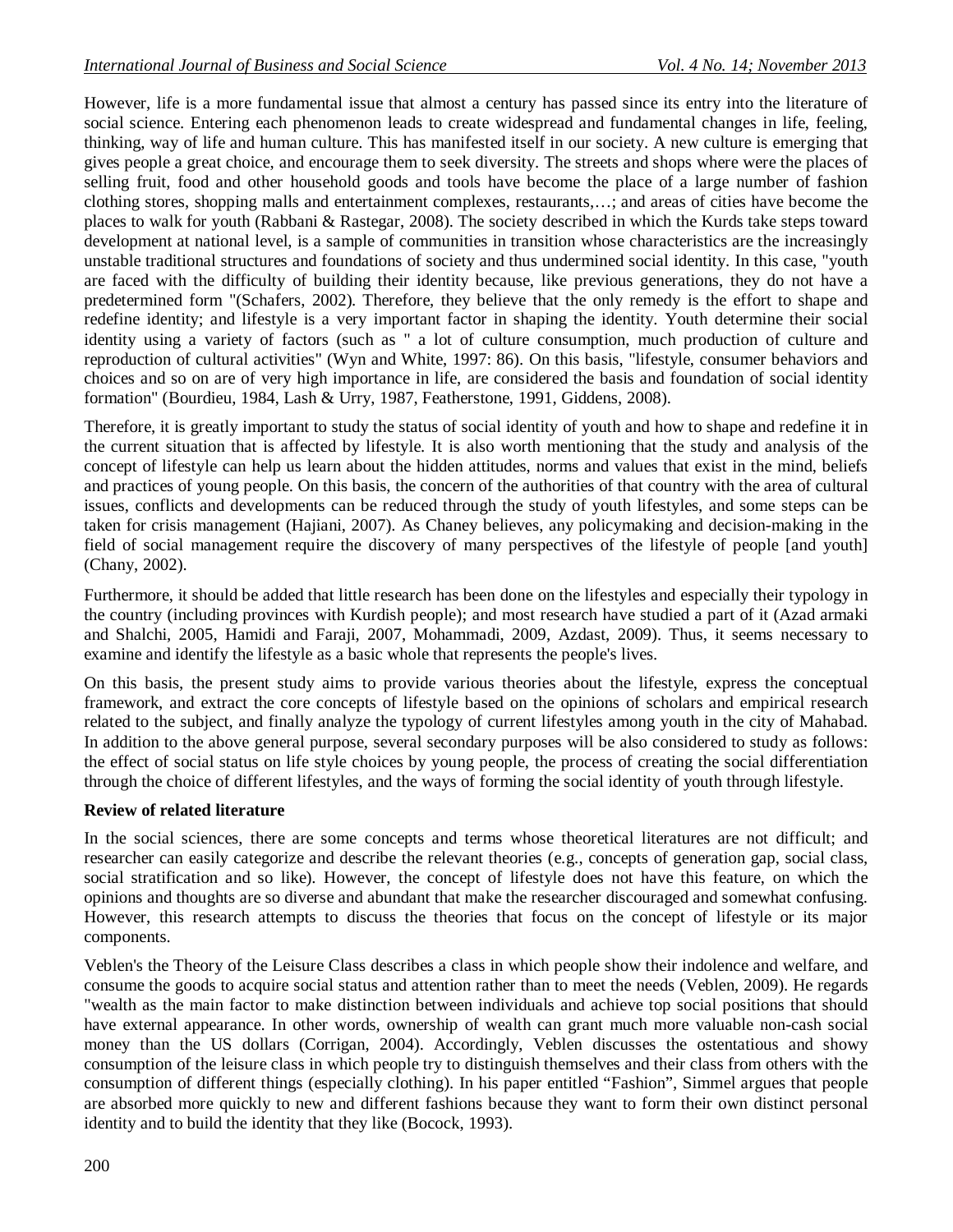The link between the dynamics of fashion and class distinction is perhaps the most striking aspect of Simmel's theory of fashion, based on which fashion emerges as a different indication of the upper classes to distinguish them and is imitated by the lower classes. However, the upper classes again creates new fashions mode to maintain the distinction and superiority (Clemens, 2000). Therefore, the consumption of different goods, continuously creating and following different fashions and creating lifestyles by the people give them an identity, and also distinguishes them from each other. Concepts of lifestyle and consumption are the result of Weber's extension and interpretation of the discussion on choices and chances of life and status groups. Weber introduced the stratification variables (such as sex, age and ethnicity) as the chances of life, and stated that chances are have great influence on individual choices (including lifestyle choices). Thus, the choice means that the lifestyle should be selective, and must be chosen by the individual. (Cockerham et al, 2002). According to Weber, lifestyle is resulted from the position of the individual in society. Society is composed of different groups that have different positions and different lifestyles, and are distinguished by what they consume (Frohlich & Potvin, 1999).

According to Giddens, the emergence of lifestyles is a major consequence of reflection in the modern world. Reflection of the lifestyle means that it has a necessarily open and indeterminate meaning in its content; and therefore, lack of definitive meaning of life implies that the meaning cannot inadequately explained by structural determinants. Lifestyle is a more or less comprehensive collection of functions that are used by the individuals because it not only meets their current and everyday needs, but also depicts to others, a specific narration that they have chosen for their identity. In the modern era, due to the diversity of choices and different lifestyles, people are forced to adopt a style to get rid of the problem of decision making in any specific situation, but it has a great influence on changing and redefining the identity of the person (Giddens, 2008). However, Bourdieu is the preeminent theorist among those who have discussed about consumption and lifestyle.

Bourdieu's book of "Distinction" establishes an ideal link between the classical theories of consumption and new discussions on lifestyle (Peterson, 2006). Bourdieu argues "lifestyle is always the systematic product of habitus that is perceived amidst its bilateral relationship with the habitus, and becomes a system of signs (such as distinguished, vulgar and so like) that is socially evaluated." (Bourdieu, 1984). In other words, the consumption (and especially cultural consumption) allows the people to represent different lifestyles and tact; and the lifestyles and tact that are formed based on different capitals of the person, will lead to the consumption of the goods creating social differentiation. In the book of Distinction, Bourdieu examines how people choose their distinctive lifestyle by selecting the consumer options from goods, ways of dressing, recreation, eating and so like; and they give themselves identity.

Postmodern also believe that in the postmodern world, people are transformed into active consumers by capitalism (Bauman, 1992). On this basis, they focus on consumption and lifestyle as basic variables in modern society, rather than on the concept of class (Oshaughnessy, 2002). Today, people arbitrarily choose their lifestyle and consumption patterns in an optional way. Consumer behaviors and choices of people did not so comply with the structural factors (such as class, sex and ethnicity) and are selected based on personal interests (Gibbins and reimer, 2005). Despite having a similar identity, individuals may have distinct lifestyles and consumption patterns. In the past, people continued the lifestyles of their parents. However, nowadays, it is not possible for many people to choose the jobs of their past generations. On the one hand, people have been abandoned culturally, and are not bound by the traditional models and limitations; and on the other hand, postmodern lifestyles are very diverse and heterogeneous than ever before.

#### **Methodology**

The method used in this research is qualitative in nature. Qualitative method is appropriate to examine the issues in which in-depth understanding of complexities, details and context of the phenomenon under study are emphasized. Lifestyle is also a complex, multi-dimensional and diverse phenomenon, which means that it has many obscure and unknown aspects, and there are many components and elements consisting of the lifestyle, which may vary among individuals. Hence, a method should be used in this study, in which these differences and problems are better understood, and it has more flexibility and attraction. In addition, there could be the possibility of a deep and broad understanding of the subject. In fact, we must use qualitative methods to access hidden functions as well as objective and subjective processes involved actively in the activities of individuals, discovering and uncovering the hidden and unknown angles, identifying important elements, understanding the actions and structures of individuals' activities in a deeper and more subtle manner (Marshall & Rossman, 1999, Flick, 2006).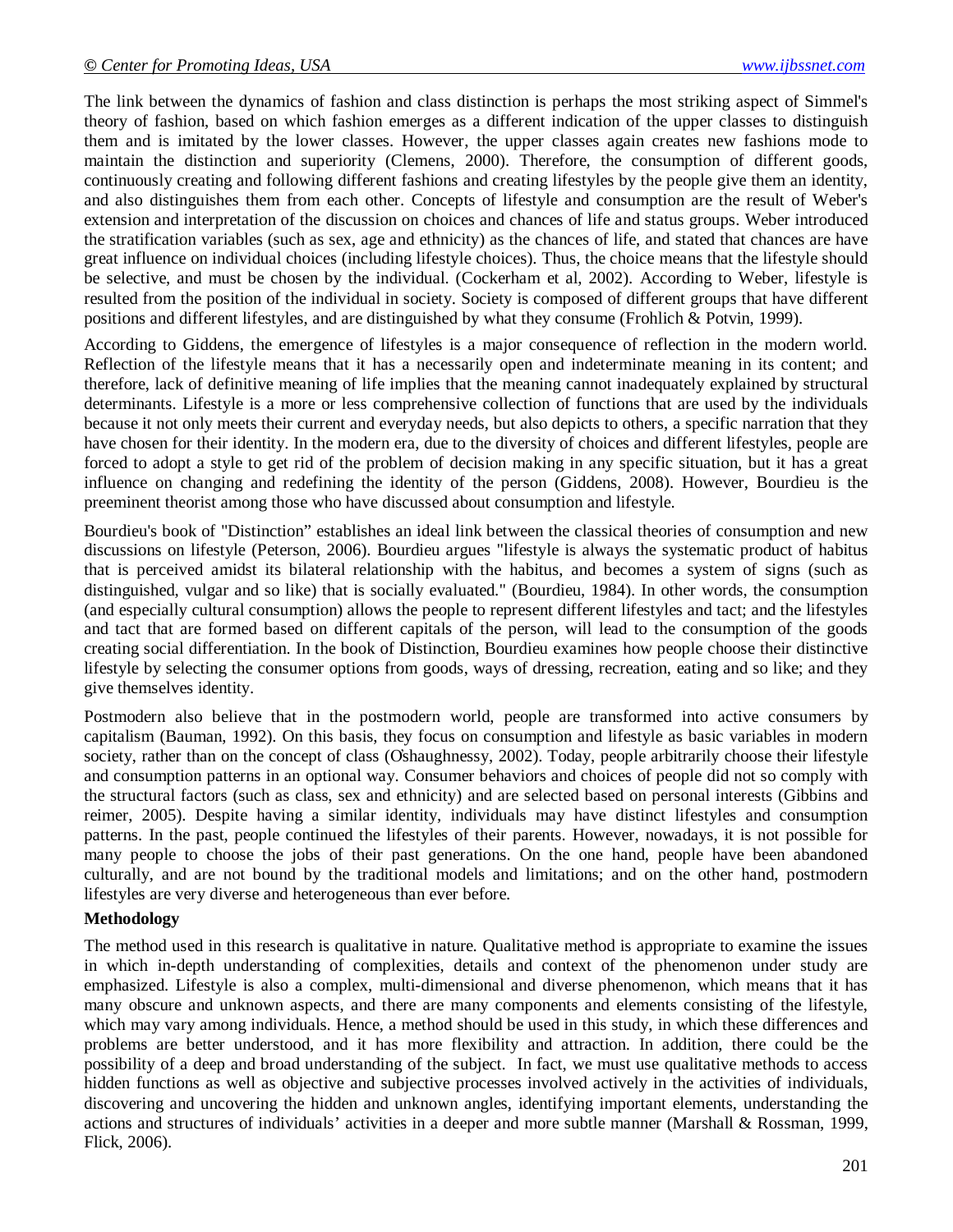All qualitative methods and approaches are located within the interpretive paradigm. The basic assumption of interpretive paradigm is that humans are creative, innovative and meaning-making beings who give meaning and order to their social world; and accordingly, individuals are involved in the mechanism of everyday interactions in the process of creating meaning systems. In this sense, the social life is based on social interactions and meanings at the micro level that are socially constructed, reconstructed and reflected (Mohammadpur, 2010). Among the various methods that can be used for the qualitative researches, we will benefit from the grounded theory method (field theory). Field theory means the discovery of theory from the data that are produced as a posterior on the basis of social research. Thus, unlike methods that focus primarily on the evidence of hypotheses and theoretical propositions, this approach emphasizes the generation of theory (Dunican, 2006). Field theory is composed of three stages: the first stage is free or open coding, which refers to the conceptualization of the pieces of data as a name or label, and will simultaneously summarize and describe each piece of data (Mohammadpur, 2010). In the continuation of this step, overlapping and similar codes are identified using the codes compared with each other; and each of which will be placed within a single category by determining and sorting the concepts (ibid). The next step is axial coding, which aims to find relationships between categories and sub-categories. This is done using a coding paradigm. The final step is selective coding, in which the categories are combined together, if possible. At this stage, it can connect the important categories to each other in the form of a paradigmatic model, and explain the theory (Mohamadpur, 2010, Blaikie, 2000). It is important to note that the third phase does not occur necessarily; because a large part of the knowledge that can be produced is involved in the study of a phenomenon, description of features and causes of generation, as well as the affecting factors, consequences and strategies that are formed in response to it.

In this study, we also tried to do the analysis process based on the concepts and categories. First, we have extracted the concepts and then the categories. We will explain and interpret the categories that most frequently occur, and finally develop typology for lifestyles of existing life based on the texts of interviews by comparing them with each other and paying attention to their common and distinctive aspects.

# **Scope of study and sampling method**

Population of the present study is the city of Mahabad. The city is located at a distance of 116 km from Urmia (the center West Azerbaijan province) in southwest of the province between the cities of Sardasht, Bukan, Piranshahr, Naqadeh and Miyandoab. According to the Population and Housing Census of 2006, the city population was about 135780 people, from which the boys in the age group 29 to 18 years, who are around 19013 people, have been considered as the target population. The consumption methods in various areas and lifestyles of the city of Mahabad have been given attention by other cities with Kurdish-speaking and even non-Kurdishspeaking people. Changes arising from development, specific geographic location of the city, and good facilities of Mahabad in comparison to other cities have led to the great migration of people from the surrounding towns and villages in the area. The important point here is that Mahabad is an indigenous community in which the native elements can be greatly seen. Although the diversity of lifestyle is most affected by global processes, some are still trying to turn to particularism and resist against the waves of globalization. One of the tools of the resistance is attention to components and elements of native lifestyle. The problem of ethnicity and ethnocentric tendencies has still not lost its power, and has influence on people and their actions. Some of the factors that show the importance and prominence of elements and symbols native to the people are: the use of local consumes and foods as well as Kurdish names for children, listening to local music, and reading books about their own native population, the sensitivity to the native and local customs as well as the dialect and so like. The study of different lifestyles within the context of Mahabad city will help us to understand better these problems.

The sampling method in the research is a theoretical one, in which the sample selection process depends on the extent to which the sample to be selected can clarify a theory and idea that it is being developed and formed, and on the extent to which it helps the moving flow. In theoretical sampling, the sample size is determined with the theoretical saturation criterion; that is, whenever researcher finds that more interviews do not provide new information and insights, or data are being repeated, or nothing new is discovered, he does not continue the process of sampling and collecting data (Mohammad Pur, 2010). In this study, to obtain more complete and better results, we have considered the concept of sampling with maximum changes, due to the assumption of diverse lifestyles. Sampling with maximum changes, environments, activities, events, and informed people are deliberately chosen so that they make different and more diverse positions available to the researcher (Wimmer  $\&$ Dominick, 2008).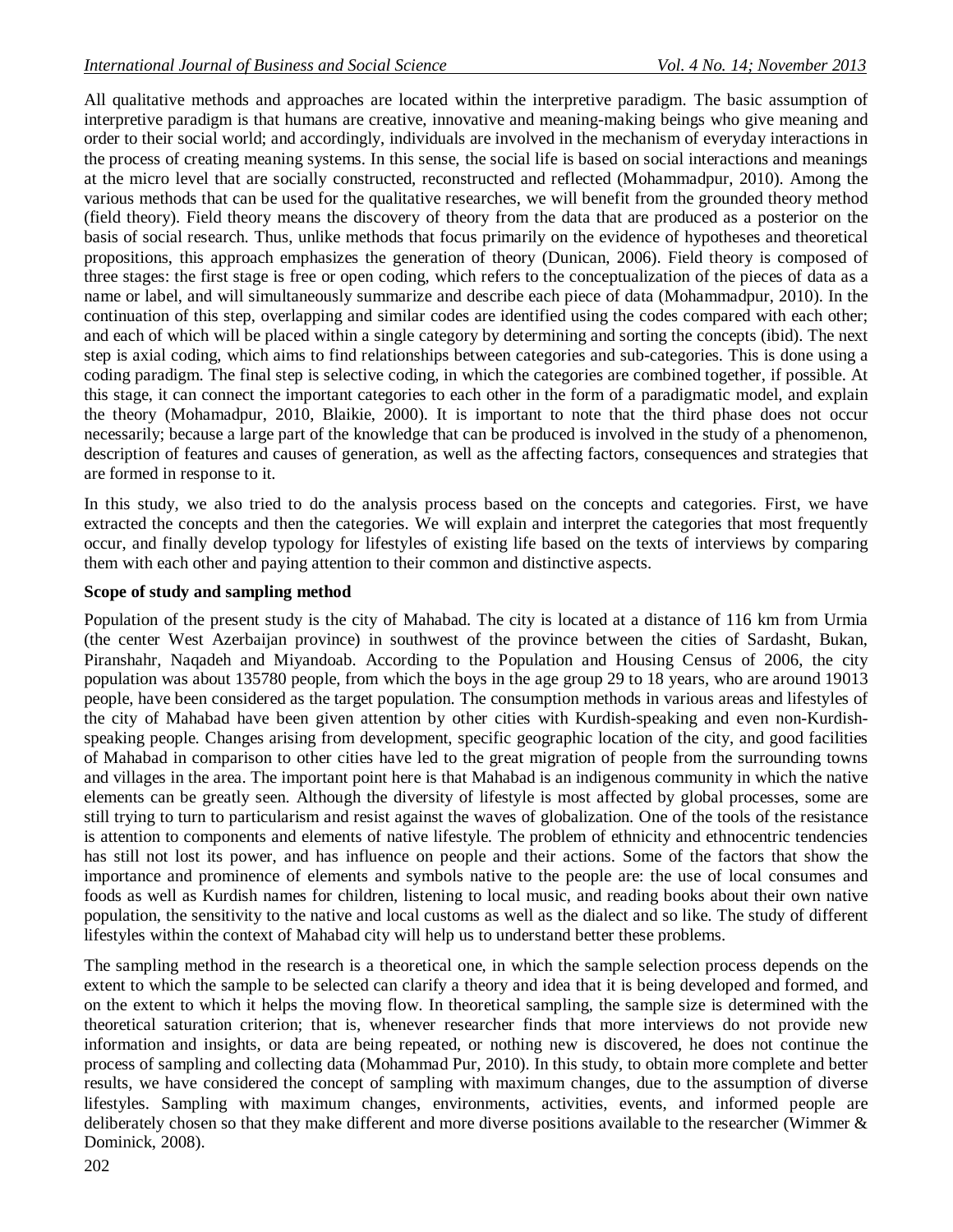Accordingly, in-depth interviews were conducted with 28 young boys in the city of Mahabad. After the initial survey, three interviews were removed, and finally, 25 people formed our sample size.

#### **Results**

The data were studied and analyzed by using the grounded theory method; and finally, fifteen major categories and six lifestyles were extracted, each of which will be described below.

#### **• Traditional music as nostalgia**

Today, music is not just a product for the leisure time and alone hours; and variety of styles and music meet the different tact of young people. However, the Iranian folk music, including traditional Kurdish music, with famous singers such Shajarian, Nazeri, Zirak, and Mamaly are the most popular with the youth. The main function of traditional music is its soothing aspect. All respondents mentioned the soothing nature of music and its compatibility with mood as the first reason to love it. In a situation that young people face with identity confusion and the problems concerning youth in the community full of ambiguity and uncertainty, those for whom music is calming have typically eased their pains and sufferings by refuging traditional music, and spend a few minutes and hours away from all the worries of life. Amir, 22 years old, bachelor, says:

I always listen to classical Persian and Kurdish music. I love singers like Shajarian, Nazeri, Mamaly and Zirak. In the current social conditions, this style of music gives me a strange calm and is very consistent with my mood. In addition, traditional music represents social issues and to a large extent concerns of the youth.

Because of the structure governing the society as well as the lack of circumstances and context to express the problems, thoughts and aspirations by the young, they regard music as a factor for expressing personal and social issues, such as freedom, love, structural constraints and problems, and so like. Youth regard music as a way through which they can try for their agency, and reach the notion that their concerns are now being raised at the community level so that everyone could listen them. One identifies with singer and the content of the song, and regards the words of singer as his/her own ones. In addition, he regards the traditional music as an expression of his/her concerns. For example, Khabat, 26-year-old, bachelor says:

Music is part of art, and art is a subtle expression of pain and suffering of human. Traditional music also states part of it, and speaks instead of the man. Traditional music gives me a special calm and quiet.

Thus, while causing the comfort and pleasure for the individual, traditional music is a means to alleviate the pains and express various social problems that young could not express them personally. In general, considering the fluid and confused identity of young, they consider turning to traditional music as a way to express their dissatisfaction with the current identity and situation, and try to achieve a specific, yet quiet identity, so that they can reproduce and partially determine their identity in the difficult conditions.

# **• Written media: reflexive revelation**

In studying interviews on the use of the written media, the scientific (revelation) use is a category with the most apparent nature, to which a special attention has been paid by most of the interviewees. That is, the youth are more interested in newspapers, magazines and books that have scientific content, and from which new knowledge can be learned; and they can analyze them until the knowledge will be useful in their lives. To describe the issue in more detail, we first examine newspapers and magazines.

Major emphasis of youth is on study of scientific content of newspapers and magazines, because firstly, they are under less pressure and are less verified by government, and secondly, there is something to learn from them, and they carry a message – the content by which young people, as social agents, try to improve their lives. This is an example of Giddens' theory of reflection and the use of knowledge and trust of professionals in the modern era. Ahmed, 29 years old, BS in animal science, confirms the debate:

I read newspapers less because they are not free to write the content that they must express and is their duty, … if I want to read newspaper I read the scientific articles, because both they are honest and under no pressure and have informative tips that can be used in life.

However, young people have a greater sense of closeness and affinity with book; and attention to book in the lives of young find a more central position compared to the other two revelation references; that are, most young people are interested in reading book.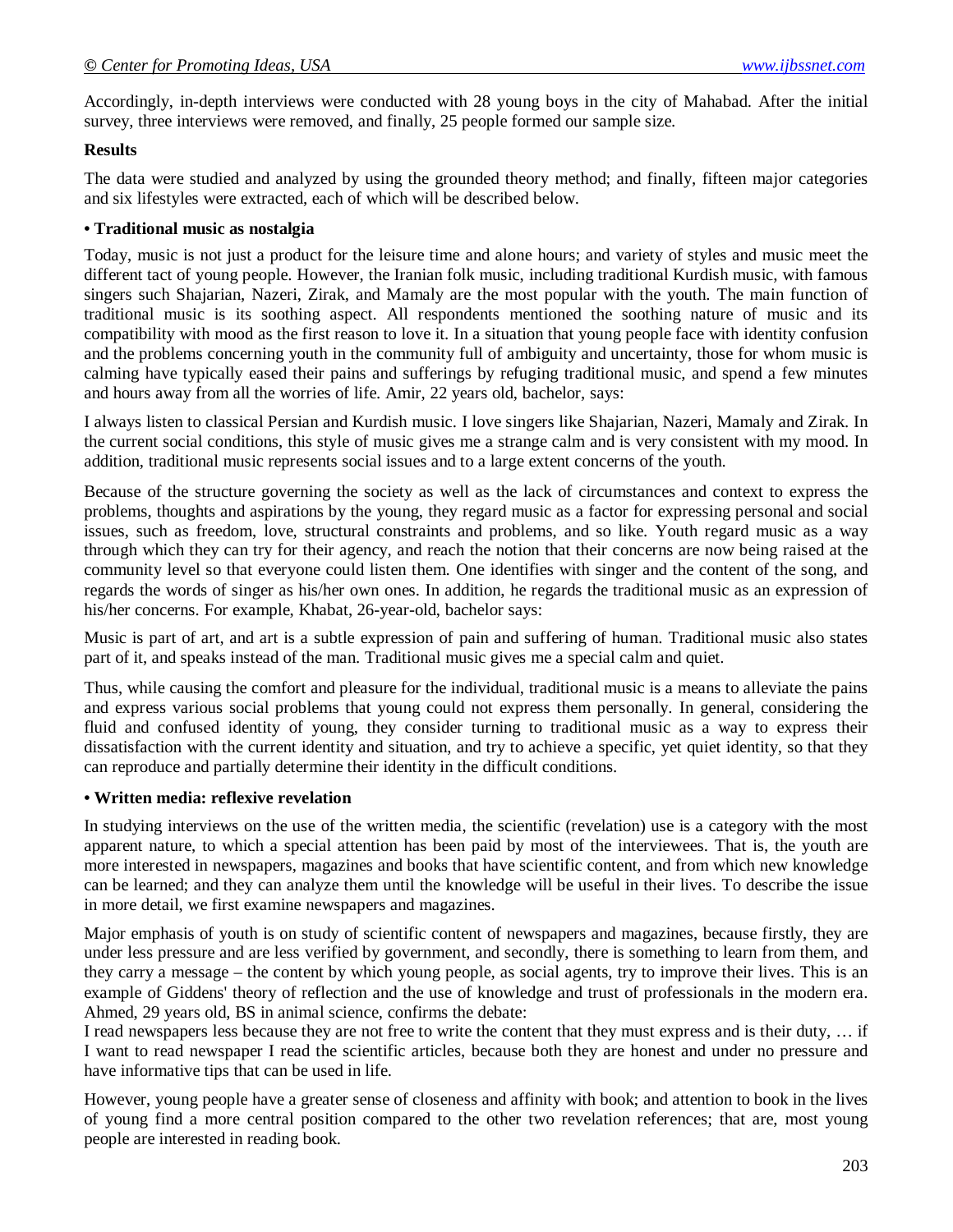In reading newspapers and magazines, the individuals had scientific-technical viewpoints in order that they took advantage of the resources to improve the status and conditions governing their lives. Of course, this can be affected by the number of the newspapers and magazines that are released with this approach, as well as the fact that the magazines and journals that are being published in other areas of science such as history, sociology, psychology and so like (humanities) are faced with severe restrictions, and/or they are very small in number.

In the area of book consumption by the youth, it finds a wider range; but in any situation, they have a scientific viewpoint, and see the book as a tool to better understand the issues and be more aware of different discussions and topics. However, the people who have academic education more consider the reflexive aspect of reading book, and believe that it gives them knowledge and provides an intellectual challenge for them, so that they can analyze and criticize its relevant problems, and use it in life. Salar, 26 years old, bachelor (father's education: old diploma), has a lot of attention to these aspects:

I read more the historical and philosophical books. I think more about the questions such as, how has the world been created? Why are we born? What are we doing, and where are we going? I read more to find the answers to these questions.

Always after reading, my brain is more involved and confused, but I continue to read until I can draw conclusions.

#### **• National television and satellite: production of monologue and contrastive identity**

Media are essential tools in the process of making sociable the people. It may be more important in the case of visual media (television and satellite). By presenting the programs that are within their goals, aspirations and foresight, currently visual media shape behaviors and generally improve people's lives, and indirectly control their own actions. Equation of television and socialization explains the process by which television shapes the rules, principles and norms governing social interactions with different programs. In this process, people are taught to have sociability so that they behave in the ways accepted by the discourse governing the society. Also influenced by the media, the people think about questions such as who are they? Who they should be in the future? And what matter they should be affected; and thus they have influence on the formation of their identity.

In general, the question about television and satellite led us to realize that young people disagree with IRIB television channels and replace it with satellite. In considering the question of IRIB television channels (And programs), the results were striking: most young people do not look at the IRIB television channels. They tell interesting reasons for this. Domestically produced programs are programs that do not care about the audience at all, and are not produced in accordance with the interests of viewers and all the age groups. They are monologue programs that are aimed at reproducing the conditions and discourse governing the society. Programs strive for attaining a goal, and are exclusively available to one political group. In terms of the content, they are really weak, and most people are not convinced to spend their time by watching them.

The youth feel that watching these programs waste their time. Lack of competitors that can produce the opposite programs and give viewers choice and control has caused that the young do not follow these programs. The youth believe that IRIB television channels do not have anything to say. Khabat, 26 years old, bachelor (father job: retired high school teacher), says in this regards:

I do not watch IRIB television channels because their programs are not interesting at all; and production of totally monologue and the absence of competition has led the production of boring programs with specific goals.

The lack of competitive environment does not encourage the viewer to watch the programs, because monologue programs tend to specific groups. The youth get a contrastive identity against the dominant discourse and structure; and their agency finds an objective appearance. While rejecting IRIB television channels, youth resist against its approach that is an effort to produce and reproduce the dominant discourse, and are not willing to be sociable in the imposed conditions and gain an imposed and attributed identity. In other words, youth are not sociable within the framework of traditional mechanisms that have made sociable their parents and the previous generations.

The youth who have an approach to sanction of IRIB television channels have a high cultural capital. Both they have academic education and the environment governing their lives is cultural space - the factor that has a great impact on their consciousness.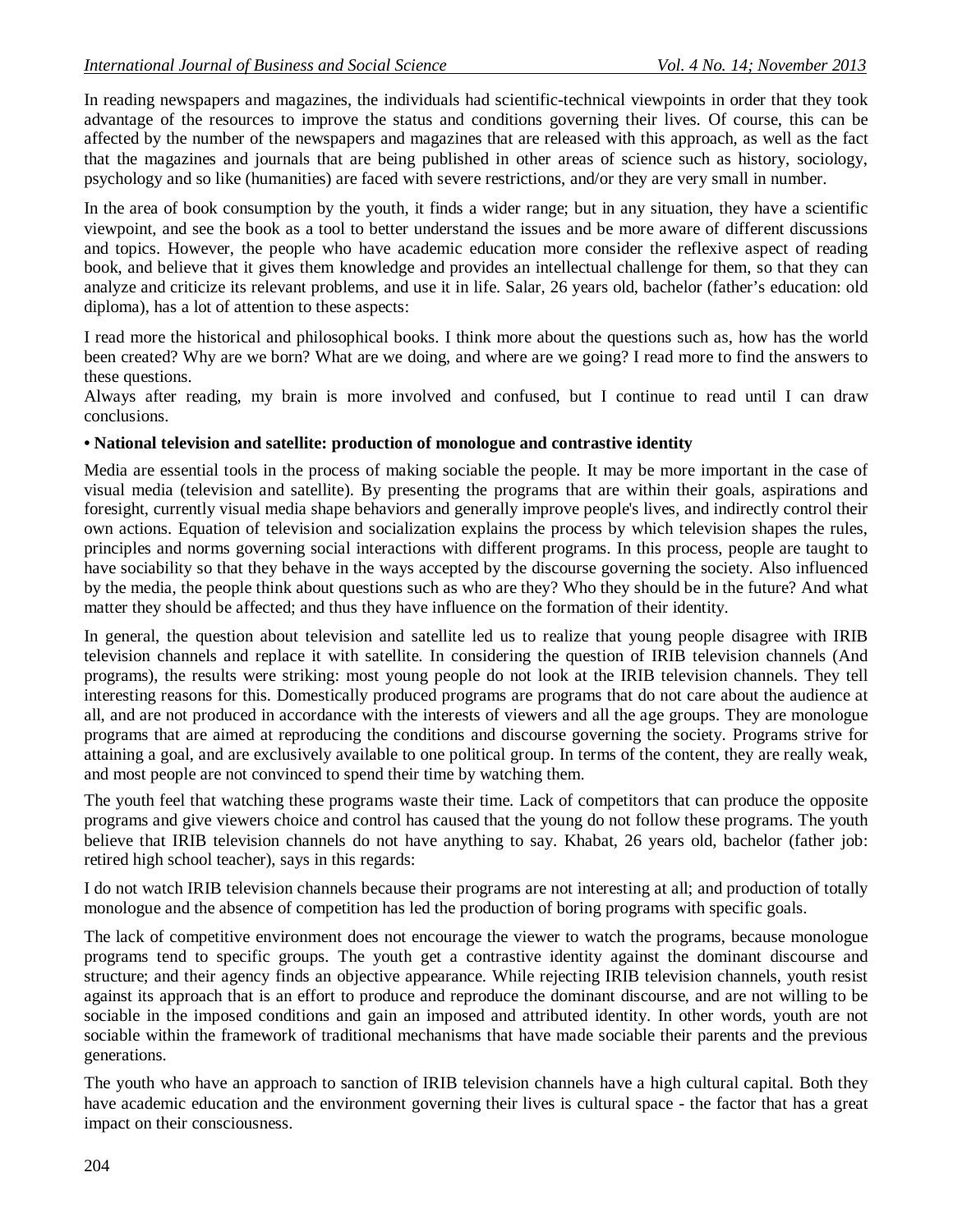It not only prevents young people from becoming passive objects, but also turns them into active objects that benefit from greater knowledge and understanding and try actively to shape their identity and lives. However, the young who refuse IRIB television channels use satellites as a tool for being informed of news and events in the world as well as watching the popular and fun programs. When examining the answers given to the component of satellite use, most of the answers were related to watching Persian and Kurdish programs of political information networks, commercial networks, with a focus on music and films, and the programs of Kurdish related networks. The most use of that is done by the young is to follow world events and news. In fact, they do not like IRIB television channels and news, and regard them as biased ones. So, they are attracted by the news of satellite channels. News of political and information networks (e.g., BBC Persian and VOA together with the news of Kurdish networks have the largest audience. Khabat, 26 years old, bachelor:

I often watch the satellite channels for being informed of world events and news. I see almost every day the news of BBC and VOA networks as well as news of Kurdish channels, and I watch more or less the other channels.

The other two programs that are addressing the youth are the music and film of various networks. Music and the film of Persian-language networks (such as PMC, various movies, and TV series broadcast by channels such as Farsi 1 network and, of course, scientific programs such as scientific documentaries of Manoto 2 network have their fans and viewers. Watching so much these Persian programs is a clear example of contrastive identity of the young people who make use of foreign news sources (rather than IRIB news and news programs) as more reliable sources, and watch the films and programs that are felt to be very fruitful than the similar IRIB ones. They seek to express their opposition and their reflexive and active roles. Young people want to prove that are not afraid of opposing something with which do not agree and turn to its alternatives.

#### **• Modern approach to leisure**

Leisure is one of the areas in which free choice of the individual and human activity is prominent and important, and is considered one of the most important aspects of lifestyle analysis. In this area, the people express a part of specific lifestyle patterns and rules of their social identity. Bourdiue argues that the leisure activities also distinguish between individuals. Leisure activities are mechanisms for the social differentiation, because the choice of specific models and methods for leisure by individuals represents personal and social identity. In fact, the agency of youth in the choice of leisure model both gives them an identity and distinguishes them from others.

Spending time with friends is one of leisure activities, which is done for a relatively significant part of the time by most young people. However, contrary to what is supposed, the youth do not join friends for fun and spending their free times. Today, young people are looking for many purposes in the friendship. Spending time with friends is followed by different functions: acquisition of identity, sense of independence, scientific friendship, the diversification of life and so like.

One of the consequences of spending time with friends is to gain identity and a sense of independence. The youth who think that behavior within family and dominant norms give them a dependent identity (and in fact, they are not independent), use the space of friendship and being with friends as a position by which while obtaining identity and relative freedom, can take advantage of their vitality and youth in the best way, and can be free of the pressures that continuously limit them. Meanwhile, they have closer and more connected feeling with the people who are felt to have a similar identity and thought. The people who get their identity through being with friends are distinct from those who do not spend time with friends with this intention. Jamal, 22 years old, bachelor in educational sciences, says in this regards:

I often spend time with my friends, during which I feel that I have more freedom and am less restricted. When I spend time with my friends, I feel that I have an independent identity and have similar thoughts and perhaps identity. I try to be with people that are like me.

One of the goals of being with together, which young people want to get it, is learning. This group of youth regards the state of friendship as a safe location to benefit from the presence of each other, and try to have different discussions in the spaces formed between them. Easiest topics such as discussion of the issues and circumstances of the youth to important and scientific discussions (such as religious and educational issues) are formed in these spaces. Answer of Mohammad, 28 years old, bachelor, is a evidence of this statement:

I have some friends who have same thoughts and ideas as me. I often sit with them in order that we both spend our free time and talk about different subjects of life, business, and of course religion.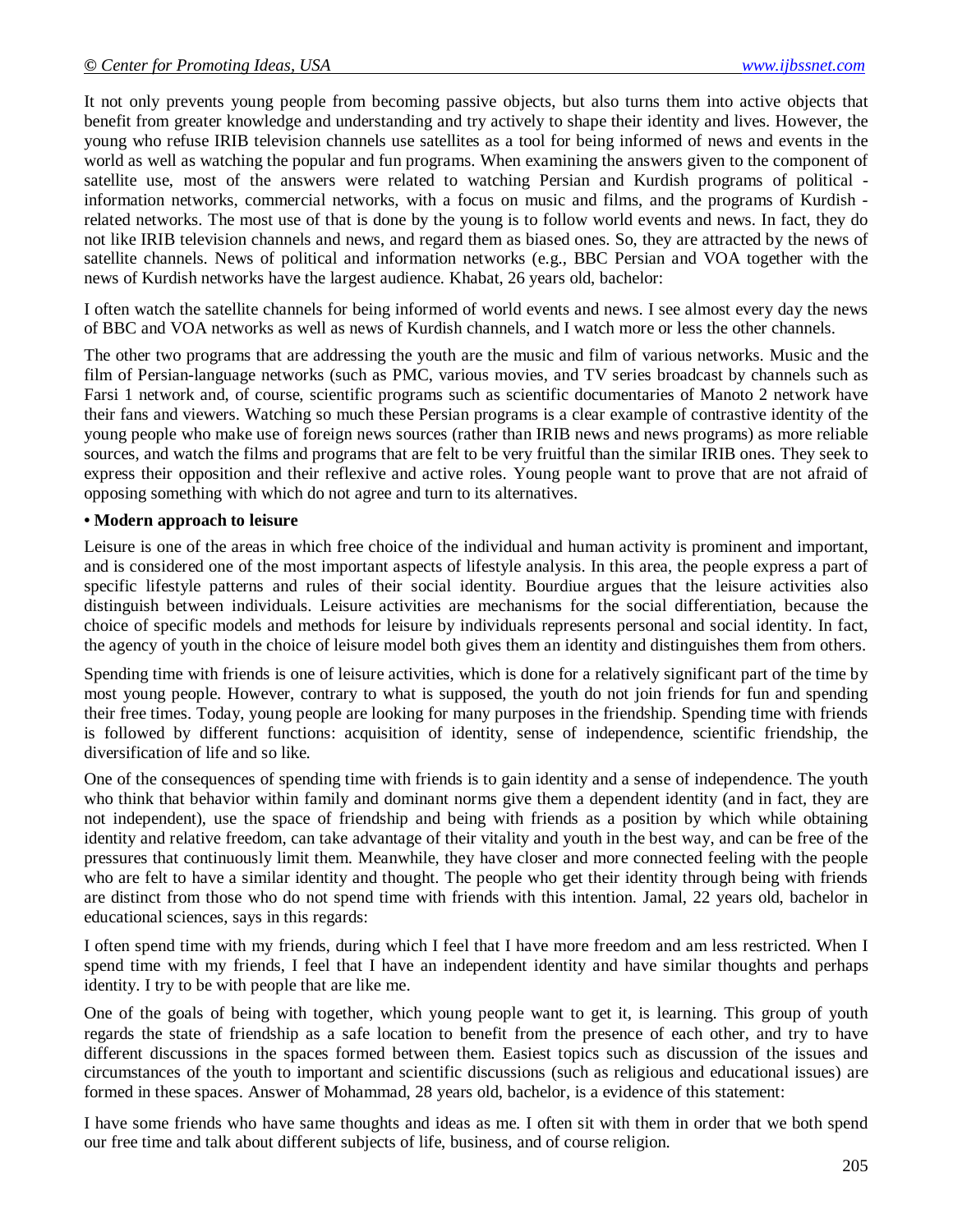Travel is also one of the basic indicators for leisure times, which like spending time with friends, is done well with a new model, and has a variety of functions. It is important to note that in studying interviews, almost all respondents have made travel as a part of their lives; and this shows the influence of global events and social processes. They also recognize the importance and value of travel and its functions. Young people consider different goals and intentions for travel, the most important of which are discussed below.

Interestingly basic point in the travels is that most of youth like travel, and of course single trip with their friends. Young people have a sense of independence in these trips, which is fulfilled by separating themselves from the parental supervision. They are limited beside the parents, cannot express their passion and desire, and so will be bound. Young people like to travel with someone who is like-minded with them - the case in which a great attention is given by the youth. In fact, the young people that are to give the agency to themselves with trip without family and have independence, are very sensitive to that matter that they go with someone who has similar identity so that both they can enjoy the trip more, and make the space of trip useful and memorable. Bizhan, 22 year old, high school diploma says:

I love traveling, and mostly go with the friends that are like me, so that we both can be independent, and become cheerful.

Whenever I went go out with them, we've reach the joy that we have in mind, and we've been away from the concerns of life. However, a process of self-control is exercised by the youth, which is interesting. This group of young people is not willing to do anything at any cost, and specify boundaries and frameworks for themselves. With using custom, native, and religious tags, they create restrictions and privacy, and observe moral and religious criteria. During the visit, they want the independence and authority that are accepted by tradition and community, and are not willing, under any circumstances, to do the activities that are not accepted by the community, and not violate the sacred and the sanctity of the human life. The words of Amir, 22 years old, bachelor, are the evidence for this statement:

I love traveling. I usually go out with the like-minded friends that do not make dissatisfied me. Traveling with the family restricts me, and it is better to travel with friends, providing the observance of principles and commitment to respects. We should not do anything only for the sake that we are Muslim and Kurdish person.

The last pattern of travel, which seems to be a modern model, is the cognitive journey that can be seen among some young people. In addition to the recreational and fun aspect, this type of travel is done by the young people who have a scientific view and believe that one must look for gaining knowledge and learning the lesson in the journey too. They regard travel as one of the educational tools that provides a more complete human personality, and makes him more aware. Even to understand different cultures, nations and different countries and so like, these people go outside their national borders. There are scientific domestic trips that they travel to attend conferences and seminars or visit scientific fairs. Zaniyar, 28, graduate student says:

I travel a lot. Apart from the discussion of fun, I like to know and see the different areas of our country as well as historical and cultural places. I feel I can learn a lot from the trip. In this regard, I've traveled to Iraq and Armenia … Sometimes I travel to attend scientific event or visit scientific science fair (such as book fair). We rarely go trip with the family.

We have asked the young people questions about jaunt, recreation, and presence in public spaces. Most young people typically loathe going shopping malls and taking a stroll in the streets. They refer to such places only to do very important tasks like buying necessaries of the life. However, young people are more willing to spend their leisure time in green spaces with the objectives not just the passing of time. Diversity and joy of life as well as escape from problems are among the reasons for which young people go to recreational places. It should be noted that attempt to vary the life is a kind of dissatisfaction with the status quo and effort to create a new position space in life. Their approach to distinction from traditional and vulgar model of spending leisure can be found beyond the leisure activities with this purpose; and this is a manifestation of the activities of youth. Some young people are strongly opposed to the recreation that is usually done at the weekend; and express some interesting reasons for this opposition. Some of them believe that there is unhealthy atmosphere governing these entertainments, and people go to these places just to compete together. The people who attend in these tourist locations are just consumer-oriented people and fashion is in progress among them. The ideology governing these green spaces is abnormal from moral and behavioral aspects, leading that going to the travel and leisure become a disagreeable issue for some people; and they are not willing to waste their time with it.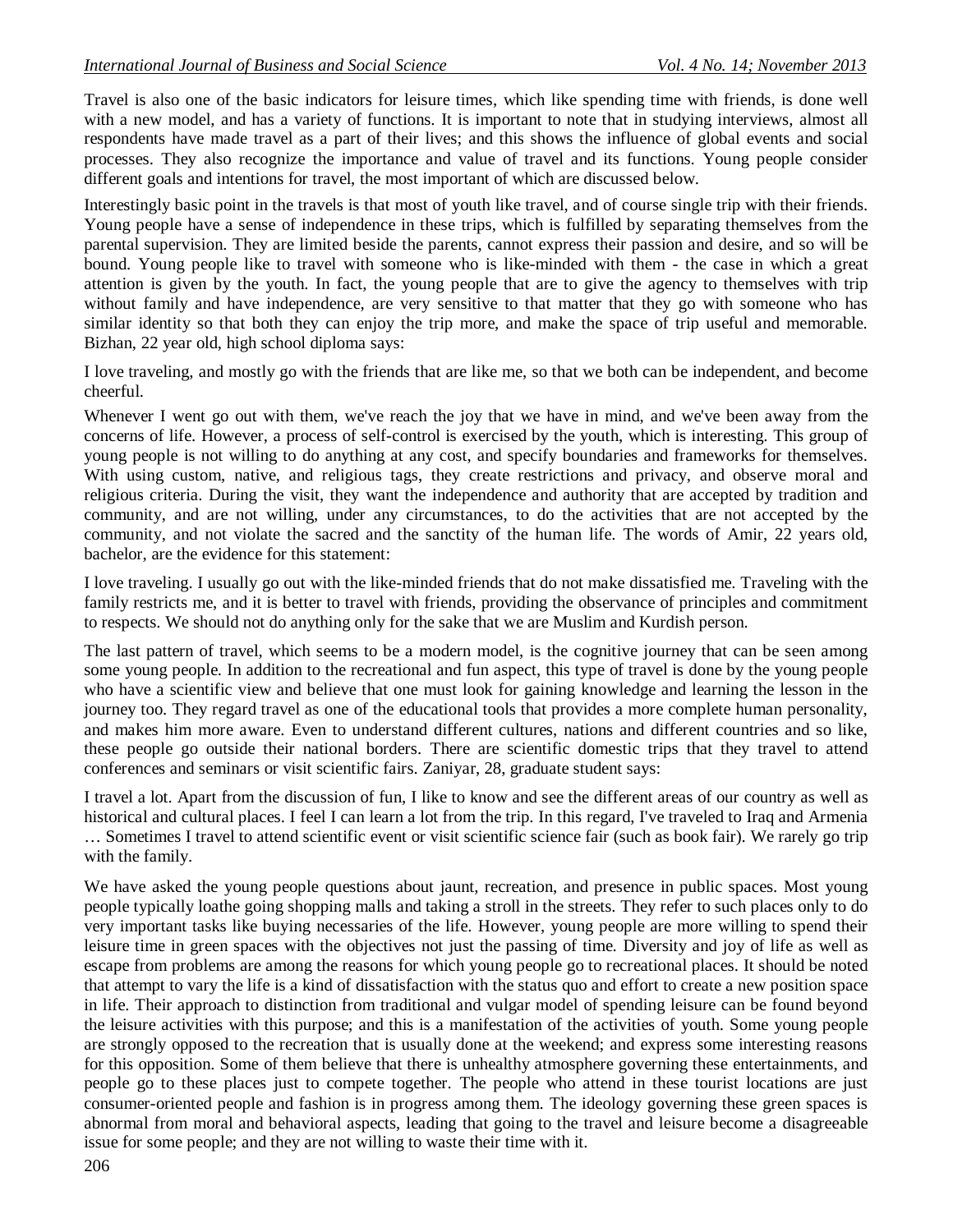If they go together to have fun, they go to a location where is lonely unfrequented place as much as possible so that privacy of the individuals can be preserved. Khabat, 26 years old, bachelor:

I don't go out for a walk, because the environment of current stroll and leisure is unhealthy. Hegemony governing weekend recreations and places where the floods of people go is not healthy from moral and behavioral aspects. A group of consumer-oriented people goes out with specific consumer objective; and fever of imitation and fashion is in progress. For these reasons, I don't go out because I cannot do as they do.

#### **• Cost priority: self-centeredness of youth**

Most of the cost spent by young is about personal expenses, that is, the costs (their income or the money gotten from family) that young people spend for personal affairs to meet their needs. Even with unemployment as well as social and economic problems, today having foresight and concern for the living is not a priority for young people like the former. The model of relationships between people, especially young people, has been changed in the current era. Meanwhile, the relationship between the sexes has increased, and has found more freedom; and on the other hand, the manner to establish the fundamental interaction has been changed with the arrival of new communication technologies. In addition to other forms of communication between girls and boys (including the face to face meeting), today mobile is most accepted and used. The young people who regard the communication with the opposite sex as one of their basic needs pay a lot of money for it, such that more than half of respondents said that they spend most of their cost of living for mobile charging fees. However, in addition the mobile charge, youth have a strong desire to fun and buy the clothes. Aran, 21 years old, high school diploma:

Most of my cost is for charging mobile cards. I am spending too much for the dress because I am very sensitive to clothing, and like to wear unique dresses that are more beautiful than others. Stylish dress makes me better.

In these comments, there are two points that need to be explained. First, many young people regard personal expenses as a criterion for obtaining identity and social status. As can be seen in the above quote, wearing nice clothes gives confidence and in fact high status to the person; and gives superior position to him/her in society. With this dress, the person feels that he/she has a unique identity and personality, and isolates himself/herself from others.

Mobile charges, clothing, entertainment, cigarettes, food and so like, which have self-indulgence and pleasure seeking aspects, only are one side of the coin of the personal expenses. Another aspect of such costs for young is the costs that can be named scientific–technological one. In other words, there is a range of young people whose fees is related to personal expenses, but this cost priority for them is not aimed at fun and so like, but it is not for things like buying books, scientific journals, software and training videos, technological-educational equipment, such as new notebooks and other scientific equipment. Mohsen, 21 years old, high school diploma:

I spend most of my money to buy scientific books and journals. I also buy scientific software, …

#### **• Local foods: representation of native identity**

Most people give preference to consume the foods that are native to the province, and most of the materials are produced in the region. These foods have been linked with lives of the people who have used and paid attention to them from the past to the present.

The most important reason for the interest of youth in local foods is the sense of identity associated with these foods. The youth believe that these foods belong to us, while new foods (such as pizza, spaghetti, fast foods and other modern products are imported and foreign products. The foods which are products of the Kurdish regions are rooted in people's blood and vessels; and they have become a symbol of Kurdish identity and history. A large number of young to whom we've done interviews directly or indirectly refer to the function of giving identity for the local foods, and the problem that these foods are the sign and symbol of the history of the country. Sirvan, 24 years old, graduate in history has the same opinion:

I'm very fond of our local foods. I think they are rooted in this country as well as history of our land (Kurdistan province), and have become part of the identity and history at the passage of time; and I also feel a particular dependence to them …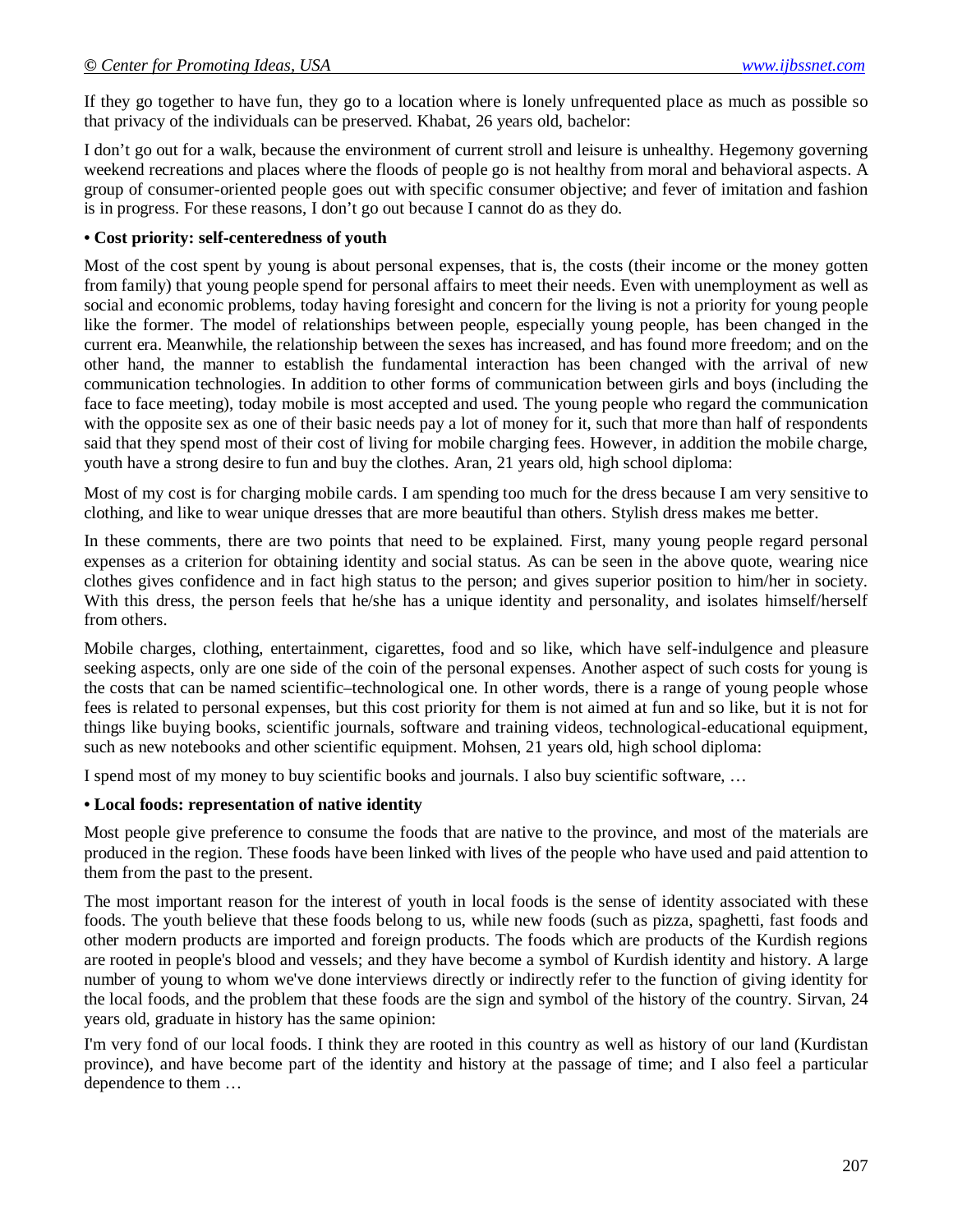The interest in local foods is a kind of particularism among youth; and in this issue, they not only have no coordination and link with the identity and process governing the world (which promote the consumption of new foods), but also they have strongly oppose with it. In this regard, a sense of nationalism can be found, in which the young typically considered the view that what is linked with their identity is better and more original than all others, and the loyalty to it, they believe, is the same as the loyalty to their history.

# **• Covering as an identity-difference**

Covering is one of the most important components of the lifestyle. Three type of dresses (sport, local and formal), which have two functions of identity and distinction for all believers in them, have the most supporters in this study, respectively.

Sport covering is one of the most popular examples of clothing in which fashionism and following others models can be significantly seen. In other words, the young people who are interested in this dress regard the attention paid by their fellows as one of its reasons for the use of this clothing. Although they give priority to their own tact, they also pay attention to fashion, and try not to stay behind the others. Although this group of youth apparently wants just to show themselves with a unique covering in the community and draw attention to them, they are shaping a new personal identity and recreating their personal identities beyond this. At the same time, they separate themselves, and consider a cultural difference from other groups that do not use this covering. These people believe that this covering represents their personality and both shapes and represents their personal identity. These consider some popular criteria when buying them; that are they pay attention the issue that they wear the dress that firstly is fashion, and secondly give beauty. Farooq, 20 years old, high school diploma, that is unemployed, is one of these people:

I always like to wear sport clothes, and love it, ... I like to wear an unique stylish dress so that it can show me the best of others, and draw the attention of others to me … of course not flashy clothes, but stylish and elegant but cheerful ones, …., my criteria in buying clothes is fashion and beauty.

Kurdish costume is accepted by young, but with the difference that if the young people seek to redefine a modern personal identity with the type of sports dress, they seek to shape a native identity and/or maintain this identity with local costume. The most important reason to consider it is the ethnocentric aspect and the link with traditional and past identity. By wearing these clothes, people still give them an identity, and also distinguish themselves from all the youth who don't have this costume. the native ideology governing the lives of young people regard the local costume as the personal identity, and this has a fundamental role in reproducing a native identity and of course, giving a personality with native characteristics to youth. The word of Khabat, 26 years old, bachelor, who is employed with an average income, is an evidence of this statement:

I more like to wear Kurdish costume for different reasons. However, the main reason is to protect the customs of my own native population and my interest in history of my nation,… Beauty and comfort are the criteria for my purchase.

# **• Body management: identity-giving self-expression**

We consider haircut and the use of cosmetics and health products as body management. Respondents care to cutting of their hair, because the person who is going to act and interact with different people should have the tool available to establish this interaction, i.e. a neat and ordered appearance. Beyond the interaction, these young people are shaping a new and to some extent distinct identity with what they have. To show a part of the body that is very important, they use ultimate action limit and tact in order to have the best faces. They always pay attention to haircut, and some even make use of a special hairdresser. They believe that the apparent feature of every man gives him a personality, and indicates his personal identity. This point shows the importance of attention to reconstruct identity with nonstructural and somehow cultural forms. Another problem is that the majority of young people of our study does not have a specific model for their hair and beard, and prefer to have a normal haircut. The use of hair models (such as fashion, Mesvaki, Behzdi, Dizelli...) and 9 o'clock shadow or goatee is very little seen among youth. Sohrab, 23 years old, BA in Persian Literature says:

Cutting head hair and shaving beard are very important to me. A neat feature is very fundamental aspect to have a relationship with others. I believe that head and beard are a part of the human personality that attention to them causes you to have both a clean and elegant feature and a unique face in public. Nobody like a slut man …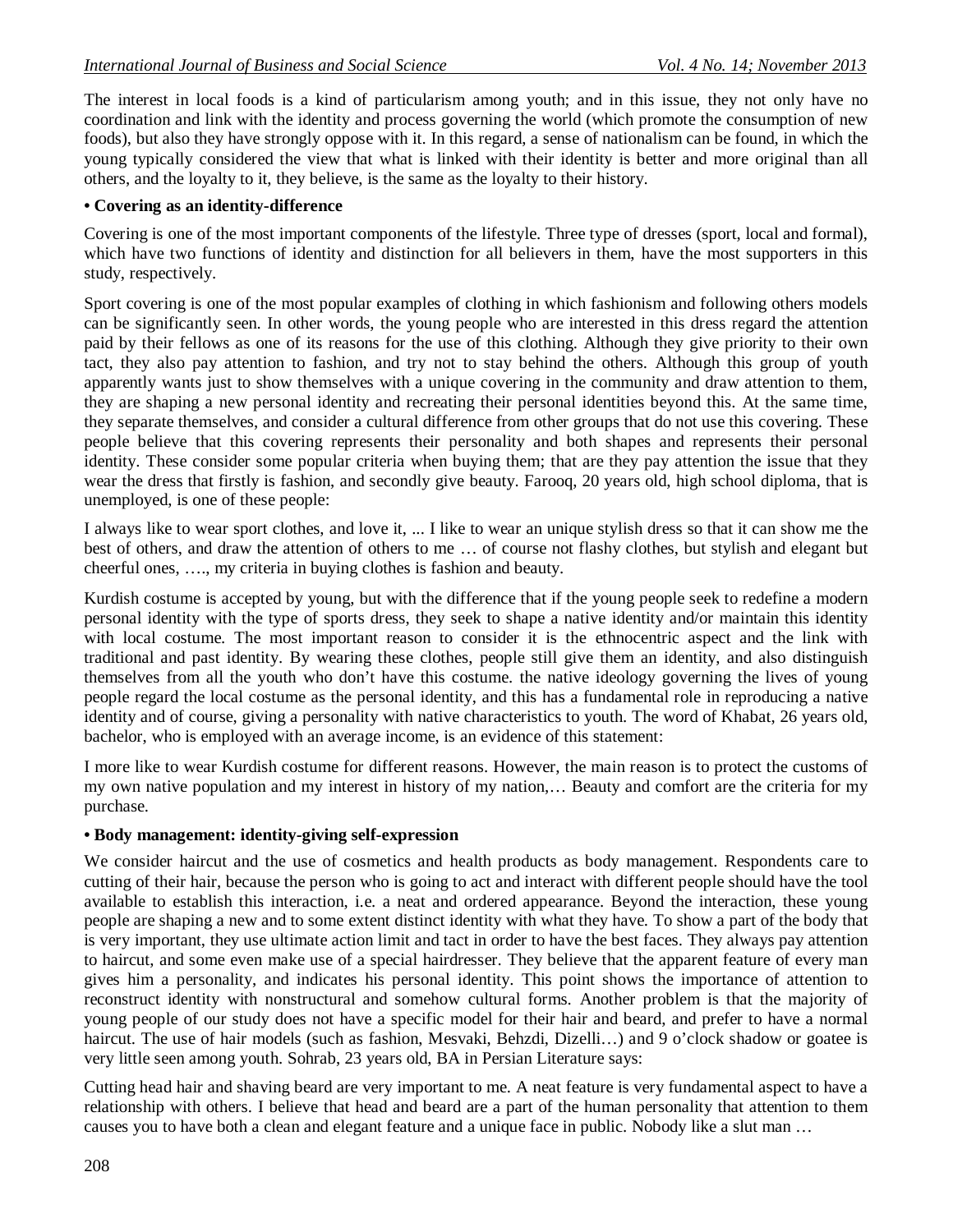In an effort to shape the identity and to have an unique and beautiful feature, young are widely using cosmetics and health products - the issue that young people have a lot of reflection in the modern era, and use the ultimate action limit and hobby choices so that they can show the best face (body). In discussing cosmetics and health products, youth most use appliances such as cologne water, spray, armpit perfume and gel. In addition to the above interaction-giving approach, these people are using these appliances to complete and finalize their action to achieve the desired identity and the social differentiation. They also regard the functions that were allowed to handle the apparent feature in this appliance, and even regard these means as the tools that gives objectivity to that dimension. By these means, the young people both have a beautiful face and personality and attract others, and give themselves a different look than other people. Farooq, 20 years old, high school says:

I use cologne water and spray so that I both have a good smell and draw the attention of others in public, and thus have a superior and distinct look, because good scent is a privilege. In addition, I use armpit perfume to avoid the smell of my body that bothers others and me. Good scent shows the human personality.

#### **• Deterministic attitude to cosmetic surgery**

Although youth take great care to give a new identity to the body, and have become the modification of apparent feature and the use of cosmetics and health products as one of the routines to shape a new feature, they do not like to do surgery. Most young interviewed accept the new conditions through the tools that both are cheap with no impact and consequence and have more social acceptance. These people are more influenced by the religious and traditional doctrines in which all people in society are recommended to be satisfied to their situation, and regard it as a destiny that is determined for them. Youth believe that changing the creations of God is a sin and is disrespectfulness to their fate, and are afraid of the consequences that it has for the worldly life and the hereafter. Some cosmetic surgeries not only have led to beauty, but also they have caused loss of the individual's primary face. On the other hand, people also pay attention to the public acceptance of this topic, and have no interest in it, because doing this is not accepted by the community. However, some believe that if there is a really big problem in face, and surgery can give the individual a greater confidence in the community, and this will have a positive impact on his life, then it is acceptable to use cosmetic surgery. Jamal, 22 years old, bachelor in educational sciences, says:

I do not at all like the surgery that is intended to give beauty, and disagree with it. Such surgery operations make alterations in the work of God and are ingratitude. On the other hand, the community does not like those kinds of things. However, the most important reason for me to oppose is that it is a sin, and you must be satisfied. Were not the people satisfied in the past when there was not surgery?

#### **• Combinational functions of sport**

Sport is the best way for the young people to achieve their desired fitness, compared to diet, the use of different drugs, dietary supplements and other ways. Sport also is a way for spending leisure time, but young people less tends to exercise for spending leisure time, and regard the leisure as a reason to do exercise. In fact, they consider other ideas and purposes behind it. More young people regard sport as a factor that gives them health, and help them to have a nice body. Zaniyar, 28 years old, graduate student says:

I often do exercise to obtain health, and besides that, I look much pretty. I go three times a week, of course, if I have time.

As can be seen, the young first intend to find health by doing exercise, and then do it if they have time. In other words, there is a dialectical relationship between sport and leisure, and both are related to each other. In these circumstances, people exercise directly for health and indirectly for achieving a beautiful body.

However, exercise is a means for youth to achieve the desired fitness, which plays the functions of giving health and beauty. The youth believe that it can help them to reduce the extra weight, and help to prevent the damage resulting from obesity and also get a beautiful body. Nevertheless, some are underweight, and do exercises like bodybuilding to achieve greater weight. These people use exercise to achieve a distinct identity accepted by them. In fact, while exercising, they want to reach the health of body. They are giving themselves beauty and personal identity because they are shaping the body that they like to show it in public. This is typically a display of personality and individual identity.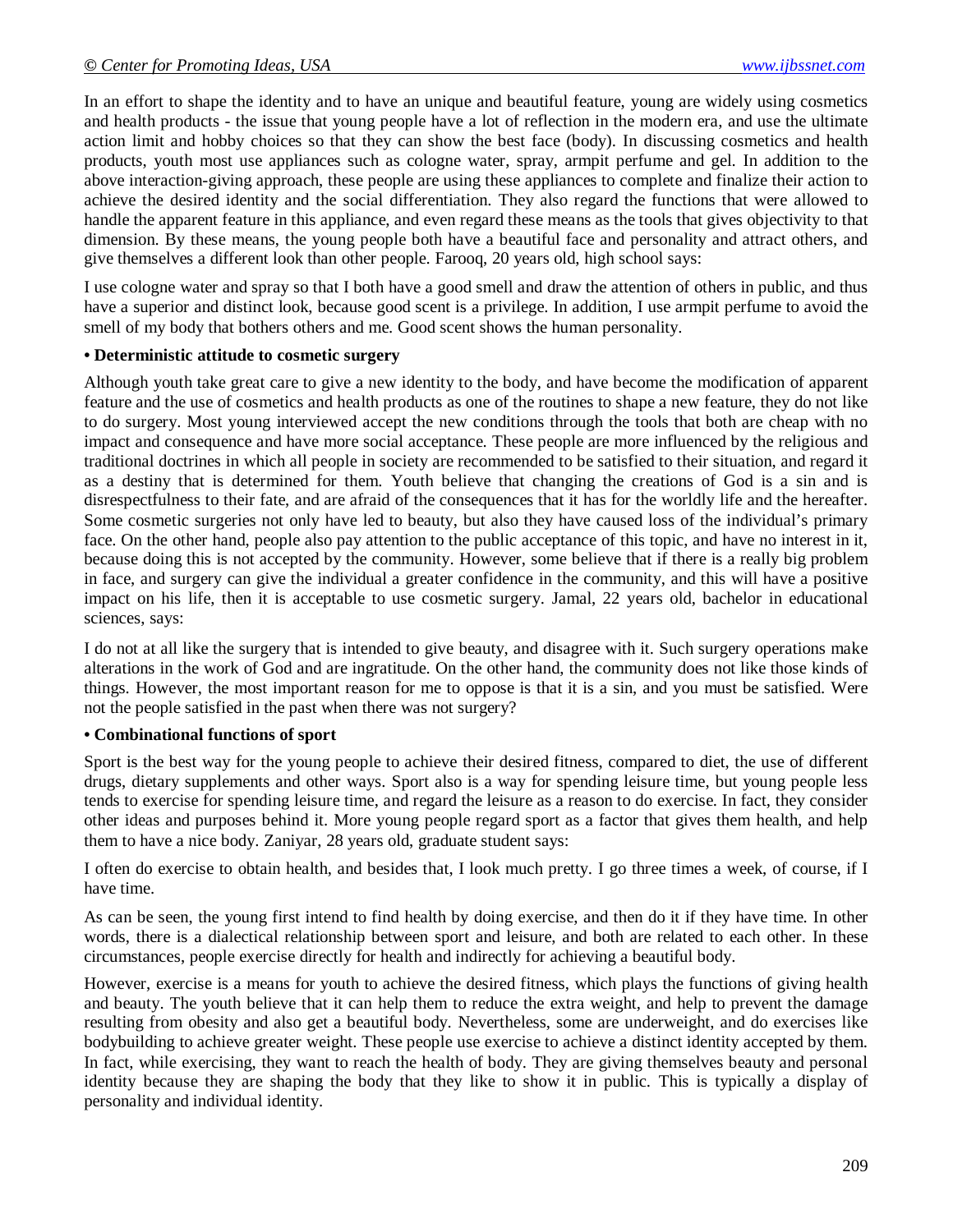For this reason, it highly draws the attention of youth. In addition, in this regard, agency and reflection of people are evident in reconstructing identity and achieving distinction from others, because people decide about their body, and distinguish themselves from others with shaping his identity. Ahmed, 29 years old, bachelor, says:

I am very sensitive to the fitness of my body. I always do exercise, and if I become fat, I do more exercise. In addition, good and pretty appearance shows one's personality; and exercise makes me to be healthy and to smoke less.

# **• Agency of youth and acquired faith**

Religious identity has also been used to study lifestyle. The first dimension is the empirical one. Most young people are comforted by the sound of the Koran and Azan (call to prayer), and regard it as the cause of the comfort and convenience of life. Apart from gaining calmness, Qur'an causes someone to remember their actions and decide to take action to improve them.

However, the most important aspect in religious identity is its ideological dimension, in which the choice and actions of young has a greater role here. the first thing is that most people generally believe in religion and God, prophets, religious precepts and so like, and consider themselves Muslim. However, there are two groups of young. The first group, who forms majority of young, has reached faith by rethinking and searching in religion and related resources. This group of young has not blindly accepted what has been handed down from previous generations, and is not willing to accept it without knowledge and study. Hence, they have come to believe with certainty with research and exploration and curiosity in various issues relating to Islam, and then have accepted the religion. The great thing about this group is their agency and reflection that is a modern phenomenon, shows a modern lifestyle and identity, and well demonstrates the actions of young in confronting the structure -the fact that they are not willing to sign without knowledge what they have determined by the community, and accept what they have reached. Mohammad, 28 years old, bachelor:

I have full faith in Allah and Islam. I am a religious man. However, I did not accept this sort of religion. Instead, I have researched a lot about religion and God, and also, I asked many questions from people, and finally I got a heart and firm faith.

However, other group has believed in religion and God, but their faith has been acquired and inherited to them. They are devout believers who were born in religious and faithful families, and have grown in a religious community.

# **• Duality between ideas and actions of youth**

What was obtained from the two cognitive and behavioral aspects of religious identity shows their weakness and contradiction in the ideas of youth, while the youth believe in religion and Allah, and feel calmness when they hear Quran and Azan. However, they have little knowledge on the precepts and details of religion, do not take serious action to increase the information, and do not fail in doing their religious orders and obligations also. In other words, wherever their activities and actions are essential, and they must take action themselves, the youth act sluggishly, and are only willing to do practical action where they take less effort.

The amount of information that most people have about the precepts and issues of their religion is more in the context of education that they learn in school or university. In fact, knowledge of religious matters is the result of instruction and socialization in the community, and youth are not willing to pursue these matters. This amount of knowledge is just at the introductory level and requires further study and training that are not done by the youth. These people are not serious in practicing tasks (such as prayer, fasting, and so like), and most of their practices are done as part-time, i.e., they do not them in continuous and uninterrupted manner, and there is stop and distance between them. Soran, 20 years old, high school diploma:

I do not know much about the religious precepts. They are mostly the same things that I have read in schoolbooks. I don't like and don't have interest in them. For this reason, I do not look for them… I do religious practices too little. The reason is my surrounding people as well as their statements and action. Friends, coaches and most people that I see do not pray. I do not pray under their influence. Of course, I am not in the mood to do prayer …

# **• Secular approach to veil**

Approach to veil is the consequence of religious identity. After studying interviews, it was clear that youth have a secular approach to veil.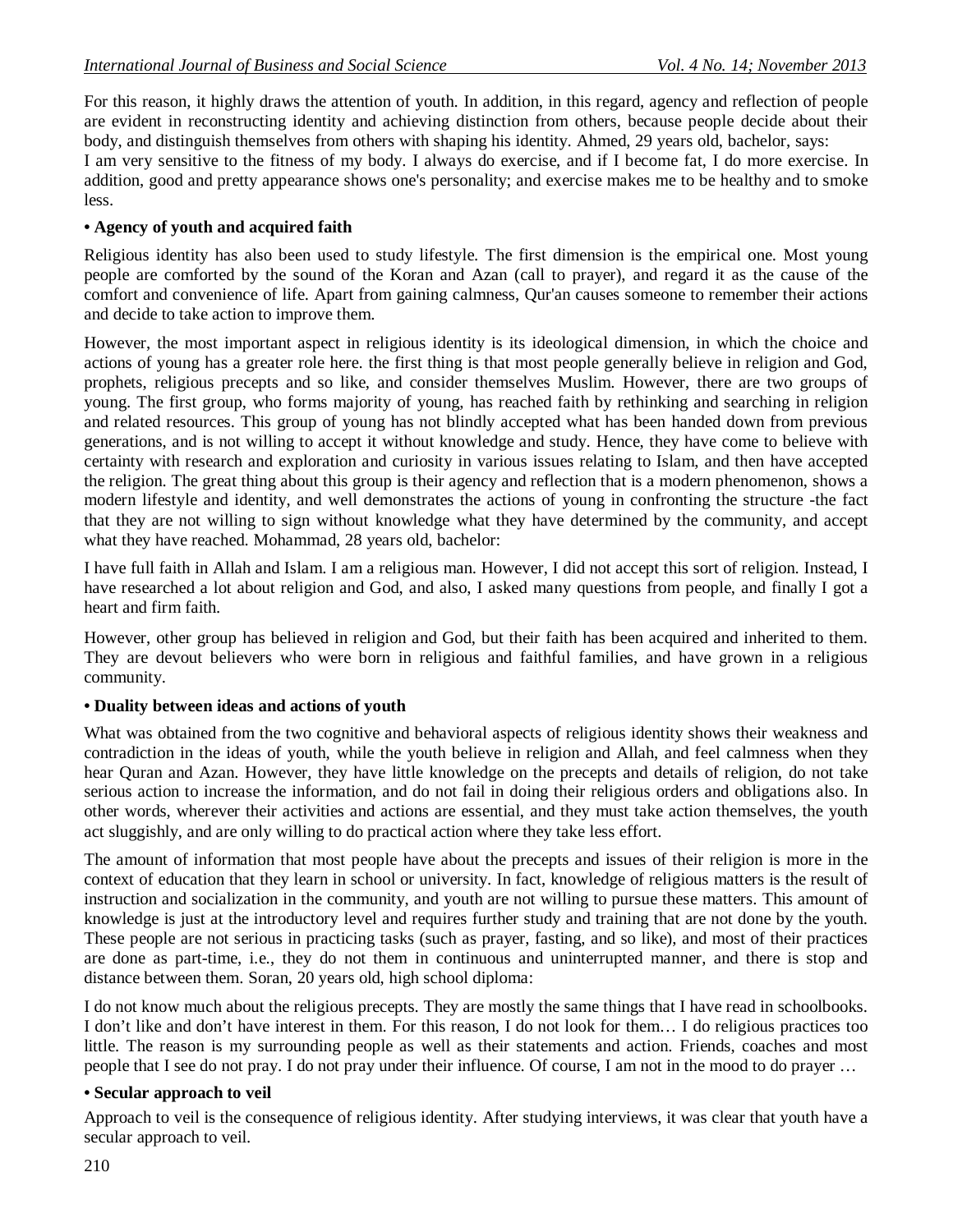According to them, veil is a very personal matter that everyone, if desired, must observe them, and there should be no compulsion in respect of it. This group of young believes that mandatory veil is disrespect and disregard for civil rights. Individuals behave based on rationality, and have a rational view. If it is correctly explained and taught for them; and if they become familiar with the results and consequences of the use of veil and the adverse outcomes, they can make the best decision for their destiny. The society is responsible for educating it, but the final decision should be made by the individuals themselves. However, any manner the person behaves, the society is bound to respect his rights. Failure to adhere to veil does not harm anyone. So, the individual has the right to accept or refuse it. Jamal, 22 years old, bachelor in educational sciences believes in this view:

Veil is a personal matter. The human must be free in dressing, and should not be forced to practice it. People should be taught about veil. However, the society must accept us in any way that we are, because we are citizens of this community.

This approach of youth, of course, never means to believe in absolute freedom and prevalent promiscuous in the community. They place more emphasis on freedom of choice on veil after full and proper education. After proper training, the tendency to adhere to veil, of course will increase because veil is beneficial to the individual. However, it is a personal matter in every situation, and should not be mandatory.

#### **• Systematic communication, background for a dominated future**

Most of the young surveyed believe that relationship between a girl and boy is a basic requirement. However, due to the dominant situation and discourse, they do not agree with the relationship between the two sexes. The manner of relationship between the two sides and the environment governing current friendship are full of deviation, betrayal and abuse. Youth are not at all principled, and turn to the relationship more for fun– the subject which is not accepted by young of our study. These people believe that this communication pattern must be changed again, and moves toward a healthy relationship with the aim of having a bright life and future. The environment governing the life, family issues and the impact of technological changes have caused that an unhealthy relationship pattern is shaped among youth, and unconventional relationships spread. According the youth, the current pressure should be reduced by reducing the current restrictions and creating intermediaries and channels for communication, and in a correct and systematic context, steps should be taken to achieve a good understanding of each other and eventually marriage. Healthy relationship is a point for starting the process of marriage and having a fruitful future; and achieving this depends on the provision of the context and conditions for a healthy relationship. Aran, 21 years old, high school diploma says in this regard:

Relationship should exist, but I not like the current relationship that is only betrayal, dastardliness and disrepute. However, the lack of relationship is more harmful. The relationship must be systematic, and be supervised by the family and community. In this way, we can hope that the relationship will lead to marriage ....

#### **• Moderation in monitoring, rather than scorn**

In studying interviews, it was clearly found that supervision of the parents must exist as a necessary affair. However, this monitoring should be carried out according to specific principles having framework at moderate level so that it gives the best results, because controls and limitations will cause humiliation and probable consequences for the youth. The youth believe that the parental supervision should be in moderation; and they note some criteria and specifications for this moderation. Parents should first give the best education to their children, and play their roles in socialization in such a way that they come into the community with the best positions, and are their own supervisor. In addition, parents need to follow the rules concerning the amount of parental supervision so that until a certain age, they ask questions about life, travel, work, friends, and have direct control over them. After reaching a certain age (e.g., physical and social maturity and/or marriage), monitoring and control should be replaced by the advice and guidance. Best communication will be established between parents and children when there is a proper upbringing. In these circumstances, not only there is no humiliation, but also the children will do the process of making confidence, will govern their own behaviors, and will not need to parental supervision. Accordingly, this group of young turns to self-control; that is, they refrain from doing something that is not conforming to normal conventions and social context, based on the education they have learned. Khabat, 26 years old, bachelor says

There is definitely a need to control, but not to the extent that it causes a rebuke. According to me, a youth should be supervised until a certain age (e.g., the age of growth or marriage).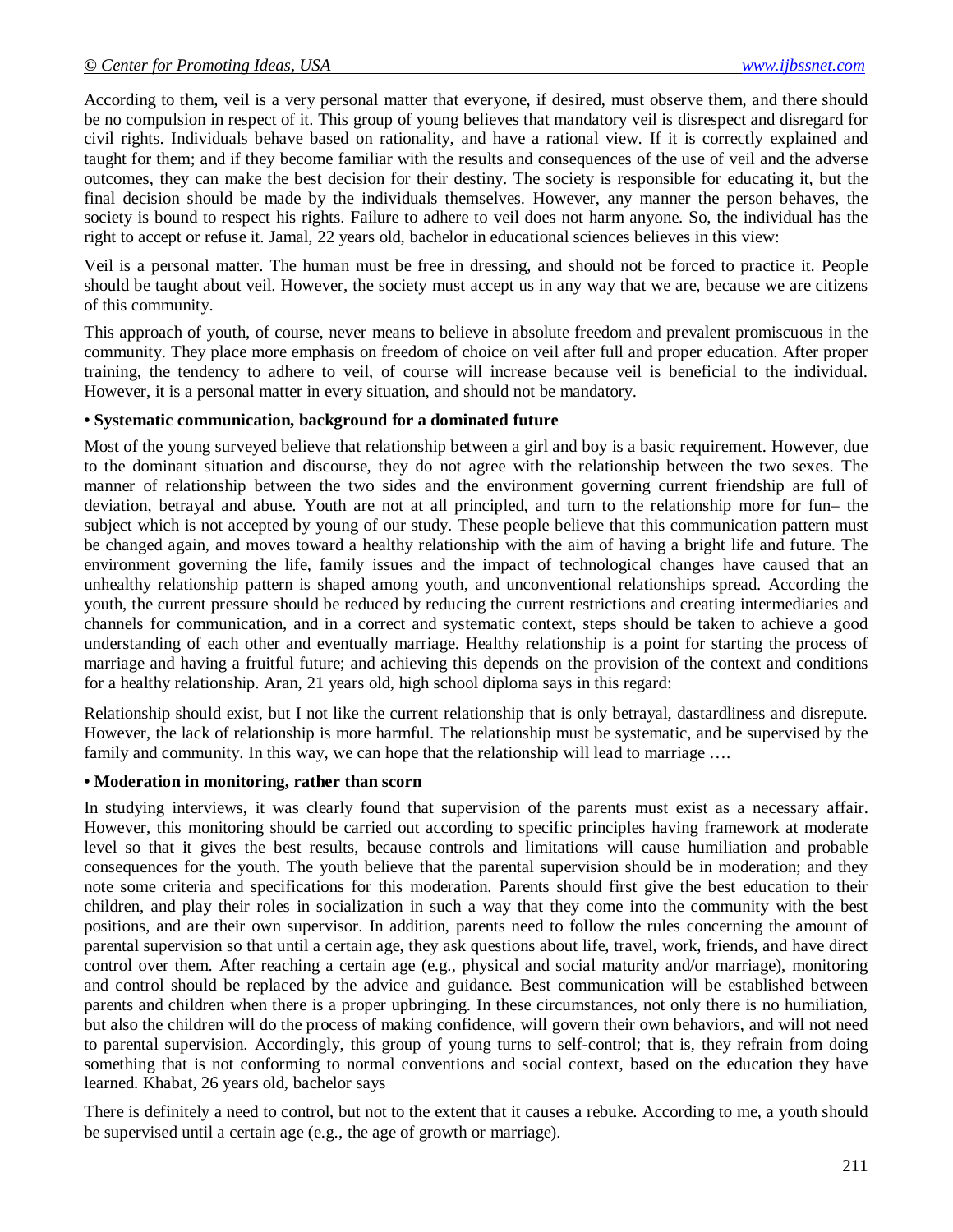After this step, the control should be replaced by advice and guidance. Early childhood education should be in the way that he/she well knows the ways, and have more freedom, after the age of growing.

# **Typology of lifestyles**

In addition to major issues that were discussed, other topics can be inferred by examining the text of each interview, each of which can be discussed about a different lifestyle. Accordingly, six different lifestyles were identified from the detailed evaluation of the interviews, each of which will be discussed separately below.

# **• Pre-modern lifestyle**

Pre-modern lifestyle is based on the culture, values and principles of the previous generation.

As their predecessors were sociable, the younger generation will also be sociable on the same basis; and families, schools and other sociability-creating institutions form a pre-modern identity based on the dominant discourse; and their life is tied and compatible with the life of their parents. These people, who belong to the families at low classes of society (i.e. they have no cultural capital and no economic capital) and have a large role in providing their living expenses and living expenses of their family, place the lives of parents as their life pattern and conform with it (instead of having agency and selecting their lifestyle). In any actions of these individuals, you will see the influence of these factors and conditions.

In discussion of cultural consumption for these individuals, it should be said that their favorite music is Iranian folk music with emphasis on Kurdish music. Little attention to the study of written media is paid by the youth; and they sometimes read the popular and religious books, and are less aware of the world's daily events. Watching TV programs and series is one of the things that they usually done along with their families and in the manner of the past times. There is no satellite used in pre-modern young families; and as in the past, they live without feeling the need to satellite channels.

Youth with pre-modern lifestyle little do exercise, and often work to supply living expenses. For various reasons including work, they less communicate and socialize with friends too. Travel and jaunt are not common in these families; and they sometimes go to weekend trips with a pre-modern approach (i.e., in places away from the others). Presences in other public spaces (such as parks and streets) are less likely to occur. They occasionally attend parks, and are present in streets more to provide for their needs.

Cost priority of these people is family, and they regularly participate with their parents in the family's expenses. They use simple and local costume, for which they pay a little money. They usually try to do what can attract their parental consent, and to listen to their advice in wearing costume, instead of following fashion and spending additional money for it. These young people are interested in local foods that are traditional, and are willing to eat at home beside other family members. They are concerned with the management of their body; but in a premodern way, they regularly cut their hair and beard, different from the current fashions. They were opposed to cosmetic and plastic surgery, and believe that the work of God should not be altered. They too little use tools such as cologne water, underarms and so like, in certain instances. They are not sensitive to their fitness, and actually have no time or motivation to think about these things.

Concerning the indices of belief, they pay a special attention to pre-modern patterns and values.

They believe in God and religion, but they have inherited it from their parents, and often do not attempt to understand and seek new information relating to religion and personal beliefs, and always put statements of their parents as the basis of their faith. They attend religious places like mosques, and are somewhat aware of the religious precepts. Like their parents, they believe that veil should be abided based on the customs and religious beliefs. They do not accept the current relationships between girls and boys, and believe that the relationships should be very limited, just for the purpose of marriage under the supervision of parents. There is great parental supervision on these people.

# **• Modern lifestyle**

The individuals who live within this style are consumer-oriented and fashion-oriented people with modern identity. They much imitate Western models such as actors and singers. Their lives are shaped around modern concepts and criteria, and those who believe in it are trying to create a modern and distinctive identity for themselves, and use their agency and authority in this way. In this type of life style, the authority of traditional institutions creating sociability is faced with a decline.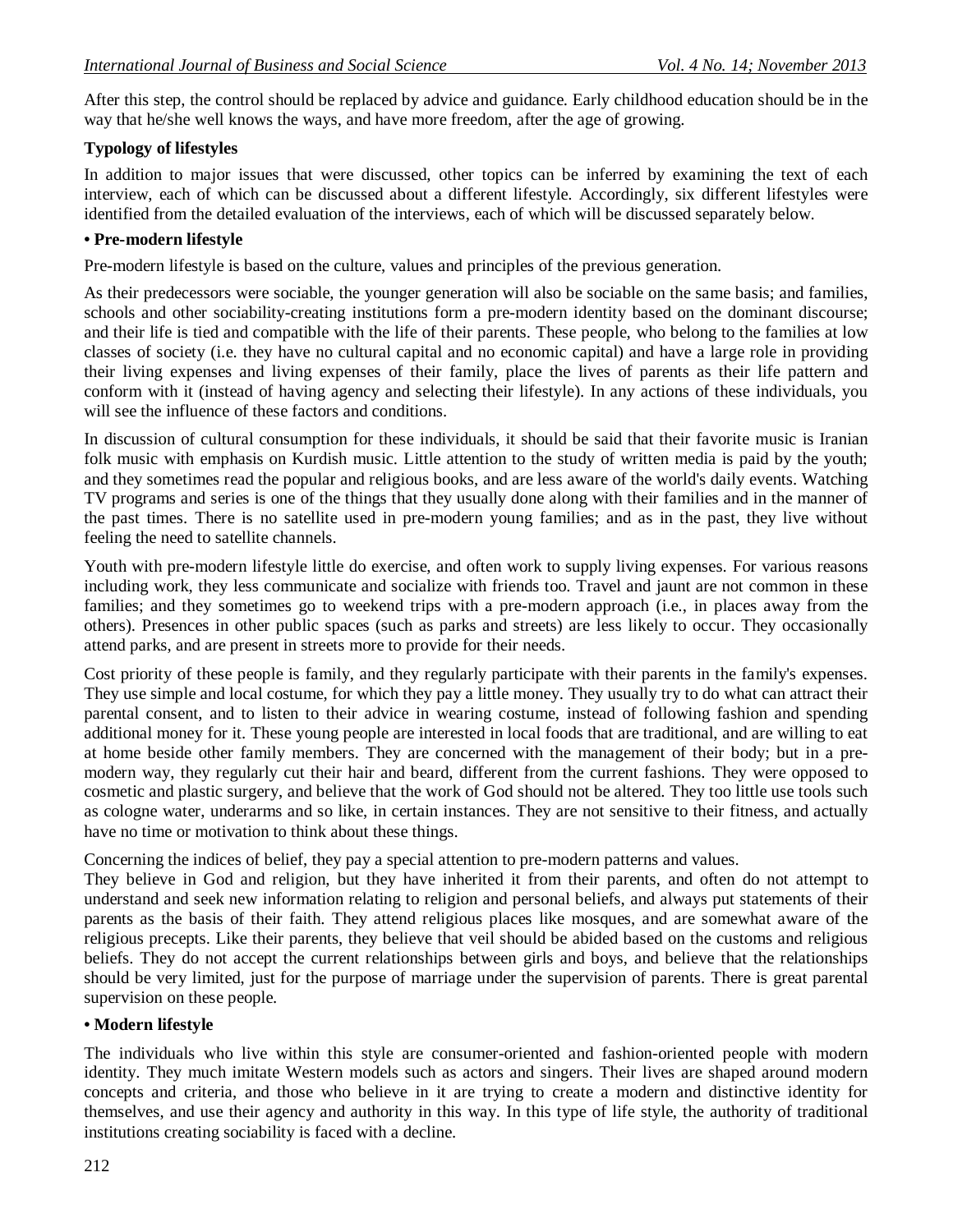People with modern lifestyle more belong to the families who have a low cultural capital and high economical capital. They and their parents both have no academic education, while they are financially in very good condition, and usually have a lot of wealth. The modern people listen to modern music, and are mostly interested in rock and pop music, with singers such as Enrique, Modern Talking and so on. They do not read at all the magazines and newspapers because what is valuable for them is disagreeable for the press. However, the field of book is somewhat more balanced, in which they can find some of their favorite books (including the world famous novels, books of poetry and so on. IRIB television is also in conflict with their interests; and they have no desire to watch it. Instead, they widely use satellite and internet to watch favorite songs or movies and to download music, photos, and web browsing.

The leisure time of these youth is spent with modern things. Exercise is an important daily program for them. They spend their free time for self-indulgence and many happy moments with their friends. Single trips away from the eyes of their families and escape from their supervision are among the works of young with modern lifestyle. They so much do jaunt and fun, and are present very much in public spaces such as parks, streets, and shopping centers. It is interesting to note that there are also stroll and amusing purchases in the routine of their lives. Some symbols of modern lifestyle among the youth discussed are attending parties away from the parents against accepted norms of society, and consumption of alcoholic beverages at these events and elsewhere.

Most of their cost is done for personal expenses, and the costs such as buying clothes and phone charge cards take most of money from them. They prefer to take ready foods with their friends in areas separate from the house. They wear sport coverings - from simple dress to the most complex and strangest models. In wearing this type of clothing, imitation and fashion are in progress, and they usually choose clothes with foreign brands. They use different models such as Sikhi, Behzadi, Diesel, and Mesvaki for the hair. They also agree with plastic and cosmetic surgeries, and believe that anything can be used for getting better is good and desirable. There is a significant use of cosmetics and health products (e.g. spray, cologne water, armpit perfume, and hair glue) as well. There is very high sensitivity to fitness and weight among these individuals; and while doing exercise, they use the modern amenities (such as slimming and obesity drugs, diets, and referring to medic.

Modern young believe in God, and accept it as the creator of human being that has more power, but they do not accept the religion and its various precepts, and do not also perform the religious obligations and practices. They do not agree with the veil, and believe that the government should not use force in any way, because man is born free. About relationship between girl and boy, they believe in complete freedom or lack of control by the family and different controlling institutions in the community. furthermore, they also suggest that parents should not turn to supervise their children, and should not provide the way for their discomfort and obsessive feeling with their queries, but after the passing the period of youth, they must give them more freedom in order that they make their own decisions for themselves.

However, the discussion of modern lifestyle, which was proposed introduced here, is a part of the whole of modern lifestyle. In fact, the modern lifestyle is not a unified, coherent, and clear whole that can be named under a general entity. This diverse and multidimensional nature of modern life can take various aspects and forms. Thus, before other styles are explained below, it must be said that all of them have somehow dominated by the modern thoughts, developments and issues; and aspects of modern life can be found in each of them. In other words, despite of common points that can be referred for that type of lifestyle, which is influenced by modern world, there is a differentiation and distinction point that shapes various styles under the "modernity".

#### **• Scientific lifestyle**

As the title of the style implies, science and its role in giving a scientific approach to people is prominent, and individuals have a scientific viewpoint to do all the works and aspects of their lives.

The presence of this lifestyle illustrates the point that today many people follow the current trend governing the world (i.e. scientism), by having a scientific view and approach, and they try to make a new living and identity for themselves. The youth belonging to the scientific lifestyle, live in families with high economic and social status, so that they both are in good condition in terms of the cultural capital; and from the perspective of economical capital, they are part of the classes with middle and upper incomes in the society. High cultural capital among these youth has caused them to have an entirely scientific life; and scientific actions can be highly seen in their lives.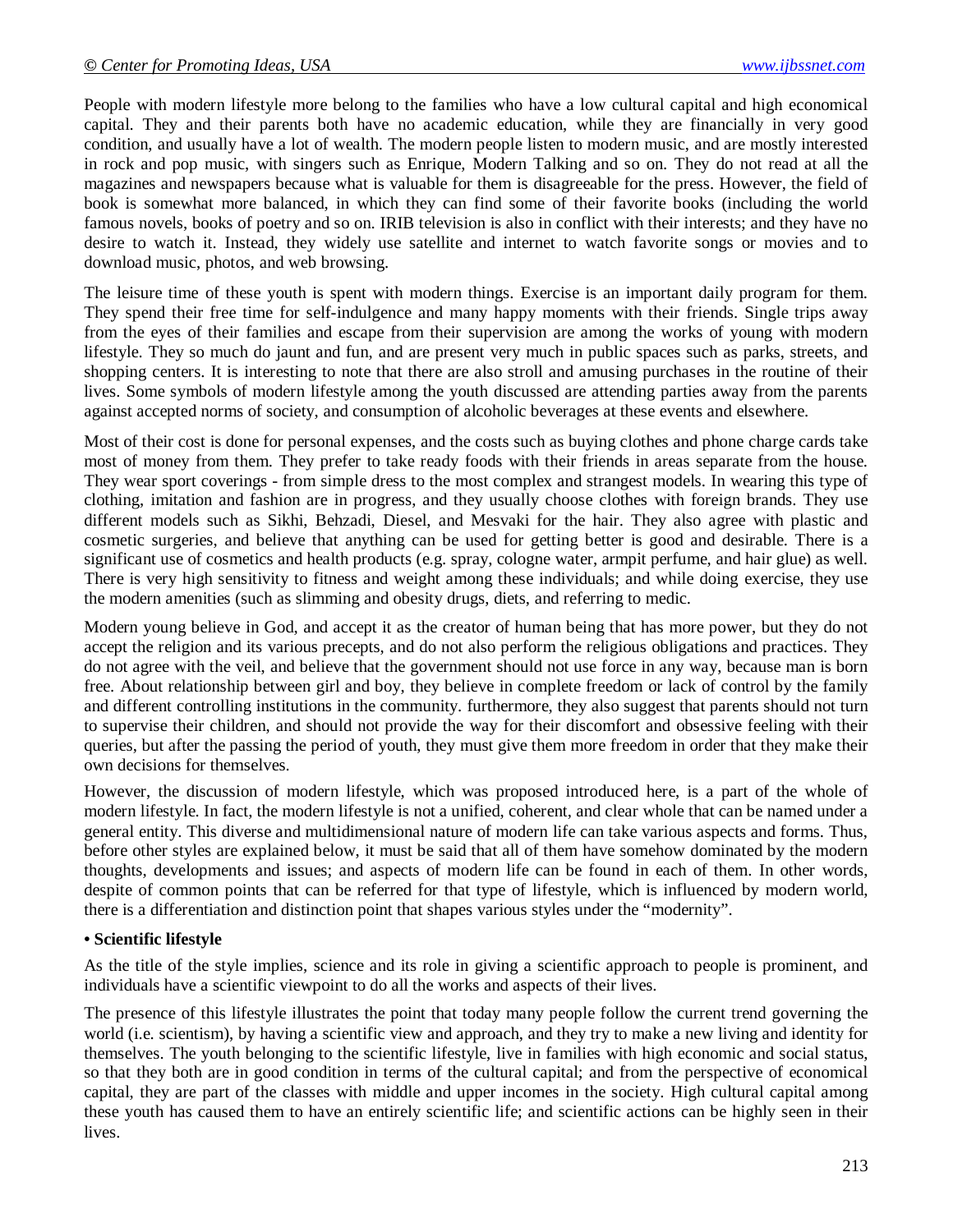The people listen non-vocal or classical music that has a soft, pleasant tone and content, and its positive effects have been proven scientifically. In the field of newspapers and books, what draw more attention of the people are scientific resources and writings that raise the level of knowledge and awareness. They also watch visual media with scientific purposes. IRIB scientific programs, especially documentaries of Channel Four as well as different news and scientific programs of satellite channels, allocate much of their time to watch TV and satellite channels. Searching scientific resources and articles, the use of communication facilities such as e-mail, and visit to scientific sites, in addition to daily activities and other tasks, indicate the high amount of the use of Internet by the youth with scientific lifestyle.

These people believe in the results of exercise on the health and happiness of body and soul, and do not find anything better than having a healthy body. More people that are their friends, and sometimes spend their free time with them are colleagues or classmates and/or those who communicate together at work. They benefit from leisure and unemployment with the aim of learning. Most trips of these youth include travel to attend conferences, seminars, scientific camps, and fairs of books and cultural and scientific products. These people more do scientific activities in places like libraries, cultural complexes and home, and go to the street to buy the equipment needed.

The cost priority of these people is their families. Based on the results of scientific research, which prove that the new foods are harmful and rich in synthetic materials, these people turn to traditional foods that have good and natural tastes and materials. They have formal covering, and are not fashion-oriented because they often participate in scientific and cultural environment. Management of body is also important for them; and they believe that the scientific achievements can be used in cases that plastic surgery improves the living conditions of a person. They also use the health supplies at average and ordinary level. They are sensitive to the fitness and weight, and try to have a perfect body with exercise and correct and systematic diet.

These people have a contradictory, balanced and somewhat scientific approach to religion, and while believing in God and religion, they have reached it by study and reflection. However, despite this, they do not care enough to do the religious obligations such as prayer and fasting, and waver in bringing them, and do not care much about the religious doctrines on the veil, and regard it as a personal choice, by adopting a secular approach. Concerning the relationship between boys and girls, they are concerned about the scientific principles and the fact that it has scientifically proven that the lack of relationship has more harmful impacts. However, they also do not agree with complete freedom, and believe that a context can be made to establish a healthy relationship with the right and scientific education. About relationships of parents with children, they said that the proper training and friendly and intimate atmosphere created by the parents can be a very bright future for children, and prevents from the potential damages.

# **• Sports-centric lifestyle**

The youth with this lifestyle often belong to the families who have average economic capital and low cultural capital. These people are part of the middle classes of the society that have regular income, and they and their parents have no academic education. Exercise is an essential and integral part of their life, and most of their actions and activities are involved in sports or actions affecting the sport; and they have a very sporty identity. In a word, it can be said that sport is like a life for the people.

They read the newspapers and magazines that are related to sports. Besides other books, the sports books also fill an important part of their lives. it is interesting to note that they also follow IRIB television channels and satellite programs with the aim of watching the sports news, programs and competitions; and sports is the only ideal for this young. Internet is a resource to pursuit news and events.

Aside from the sport as a tool of wellbeing, these people also follow it in a professional manner; and in addition to the presence in city and provincial teams, they have attended various competitions at the national level, and have won in some matches. Other leisure activities of these youth are also quite sports. For example, they spend time with the friends that are like-minded and all athletes; and can make use of the space for discussion of sports, or do practice and competition. It is interesting to note that trips of this group of young are also the sport trips; and they often travel to sports events along with the other athletes and their coaches.

In addition to the use of mobile phone recharge cards, the cost priority for these people is buying a dress, especially sports clothing. When purchasing them, they give attention to sport brands, and mostly wear sports cloth so that both it makes them beautiful and they maintain their sporty identity.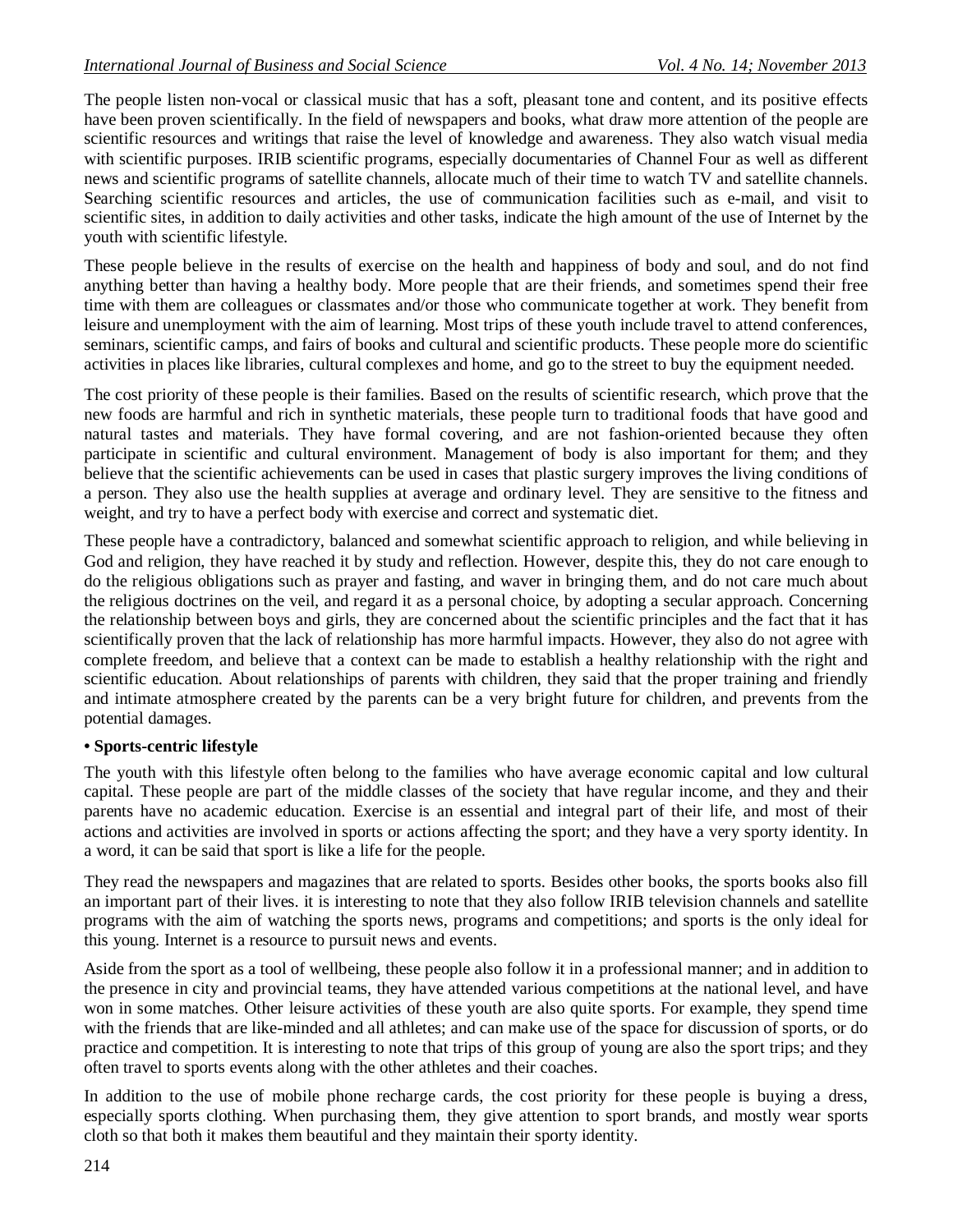To maintain body condition and health of the body, these people take local foods, instead of new foods and fast foods. Naturally, there is very high sensitivity to the weight balance among these individuals; and as they are athlete, they put all their efforts to have good body. In addition to continuous exercise, they also consider to a certain extent diet in order to achieve it.

As this group of young belongs to middle classes of society, from religious and ideological perspective, they have religious beliefs, and usually have solid and somewhat strong religious identity. Among the individuals, the religious beliefs have a pretty great place, and the roots of traditional religious views can also be seen.

#### **• Joyful lifestyle**

People with this lifestyle more belong to the families who have high economical capital, or they or their families are wealthy and economically are in good condition. On the other hand, this group has low cultural capital; that is, both they and their fathers have low and non-academic education. This causes the young people just to look for creating a happy living and space for themselves considering that they are in a good financial situation. They both escape from unfavorable social conditions governing the life and society, and use their own wealth and happiness for the fun and being happy. The original taste of these people for music is to listen to happy music, such as local songs (Kurdish). This group of youth is not willing to read newspapers, magazines and books. These people often prefer to watch visual media, especially satellite and its fun programs (especially the Kurdish speaking channels).

Joyful people do not exercise, and instead spend more time with the friends in order to come to happiness that have in their mind beside their friends. They travel less, and on the contrary, much jaunt and recreation are common among these people; and they often do not leave home. These people try to achieve a unique and distinctive identity, and look for a style of life that they feel their life requires it. In addition, these individuals often attend public spaces such as parks and street or are involved in doing fun or discussion with their friends so that they can make happy moments for each other. These people spend most of their money for personal indulgence. They pay attention to and spend money for fun, food and anything that gives them happiness. Aesthetic aspect and function of giving beauty in different phenomena (including clothes) are very important for this group of youth; and they look at the people around themselves with this approach. It is interesting to note about the people with happy lifestyle is that they give more importance to the management of the body when they are happy. When the person is cheery, he devotes more time for cutting hair and shaving beard to show a refreshed face. He is more willing to use accessories such as cologne water, underarms, and so on, which regards them as a means for greater vitality and joy.

Since these individuals have a low cultural capital, they are less likely to reach intellectual challenge in the religious affairs, and less take steps for personal search and study about religion. These people have often a legacy of faithful acquired identity inherited from past generations. As they mostly seek happiness and regard entertainment as a basis for their life, they are less driven towards religious issues or are less interested in it.

#### **• Global-local lifestyle**

Mahabad city is one of the places where native identity and generally native lifestyle can be seen. This issue was evident in the text of the interviews in which we faced with ethnocentric identifiers. However, in addition to special attention to their own native life, they took into consideration some identifiers of modern life. In fact, in some cases, they simultaneously give attention to native and modern identifiers, and there is a modern approach in their own native life. These people mostly belong to families of upper classes in society. They have high cultural capital and middle capital; and they are influenced by these factors. Reflection is apparent in their lives, and attention to native identifiers causes a mere particularism and disregard for the modern world and its different elements. Issues such as education and widespread access to mass media greatly affect on it.

These young people are interested in reading various newspapers, magazines and books (including Kurdish), and more or less read written literature on their own native culture and dialect. They do not watch IRIB television channels and regard it as a tool for further dominance, and believe that their duty is trying to confront and struggle with it. For these people show and use their reflection and agency, they turn to the use of satellites, and pay attention to various Kurdish programs (including political, social, cultural and so like). By doing this, they are taking steps to promote and preserve the culture and roots of their own native population. Another point is that the believers in native lifestyle make use of a modern tool for presence in this lifestyle, which is computer and virtual space.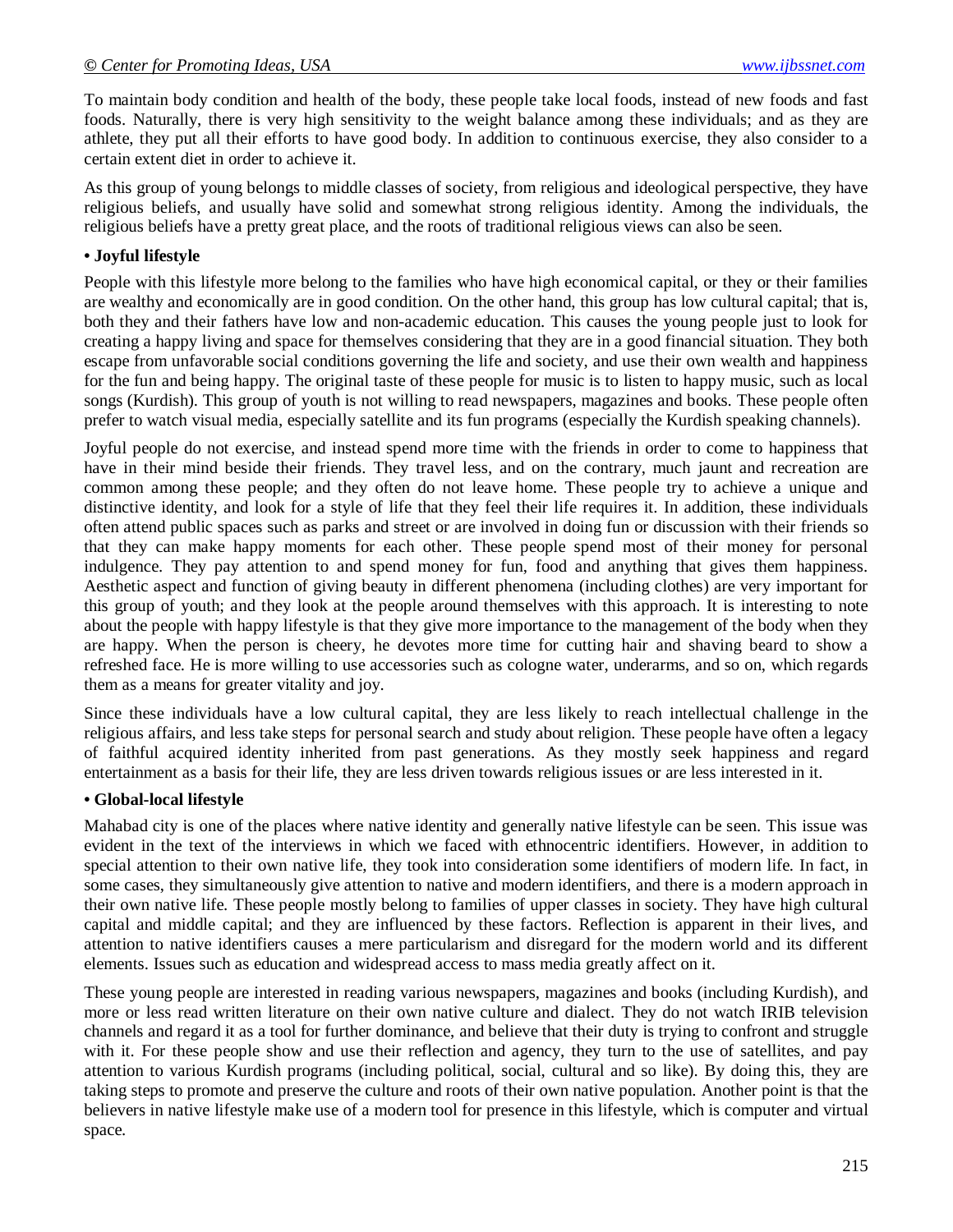Global-local youth spend most of their leisure in a way that attention to their ethnicity can be seen. When they are with their friends, they talk about the native issues as well as present and past news and events. The more interesting thing about these people is that their trips are done with an ethnocentric approach. In most of their trips, they try to go to the cities and places that belong to their own native population, and have the historical monuments and places belonging to the Kurds, although they also travel with the modern goals such as familiarity and understanding.

The original cost of the lives of these people is for their own, but they are spent to purchase newspapers and magazines, or books and materials about the Kurds. They have a great interest in local foods, and regard it as a symbol of their identity and history, and have a special sense to it, but they pay attention to some modern foods. Concerning the covering, they wear Kurdish costume because they regard it as one of the most visible symbols of their native identity. Although these groups of young are ethnocentric, they use modern works and facilities (such as cosmetics and health products, and their ethnocentric tendency do not preclude the use of modern equipment. This shows a kind of global-local lifestyle that is accepted by people, despite of turning from particularism to generalism and processes governing the world.

Youth with global-local lifestyle, not only don't consider religious as a symbol of their personal and social identity, but also regard it as a doctrine imposed on their native population. Adherents of this issue regard religion as a tool for suppression of people that has been imposed on them by force, and does not belong them. They only believe in God as a thoroughly good spirituality that has been superior to human and has created him/her. Concerning the veil, they have a secular approach, and believe that people should have the power of choice on the veil. These people believe that the context of relationship must be provided for young people, and youth should not be restricted by following the religion.

# *Conclusion*

Considering the new situation and changes in the global and local levels, no doubt a phenomenon such as lifestyle has also changed, and has taken different forms and different aspects, influenced by modern processes. Meanwhile, modern processes and phenomena of technological progress and communication technologies have strongly affected the lives of young people, and lead them to accept pattern from generalistic objectives. However, an approach to tackle and to some extent combat with those which make global events also exists, which is proportionally less. The identity of young people in today's changing and fluid world is uncertain and greatly changed; and the youth are often confused, with discord of opinions and actions. They both pay attention to the modern phenomena and the local identifiers. They have shaped the identity with the selection of their lifestyle elements, and give it direction in order to make them and their lifestyles different from other people that have other lifestyles. The distinction between these individuals is obvious, and the difference can be found in every element of their lives. Thus, lifestyle gives both identity and distinction.

In addition, these people accept separate styles with presence in different types of social status. In sum, we can conclude that along with the increasing importance of lifestyle in the recent period, this problem was apparent in the youth of our study, and their lifestyle typically conducts the life and determines their identity and existence. The variety of lifestyles in the present era can be found in this study, and there are six styles of life that prove this claim. As the most active population of society, young people are not passive, and they value their agency. They are trying to shape their own lifestyles, and have access to a certain lifestyle according to the social status and influence of the prevailing global trends. Choosing any lifestyle forms patterns, norms, actions, thoughts, and generally an identity in a person, and distinguishes him/her from other people who choose different lifestyles. The modern world and its identifiers and changes, the increasing cultural capital in families, plenty of access to new elements and facilities, and special attention to the youth in this process all have enormous and undeniable influences in shaping the lifestyles and consequently shaping identities that fit with the lifestyle. Because the diversity in lifestyles is the product of the modern world and/or a society where is under the influence of modernity.